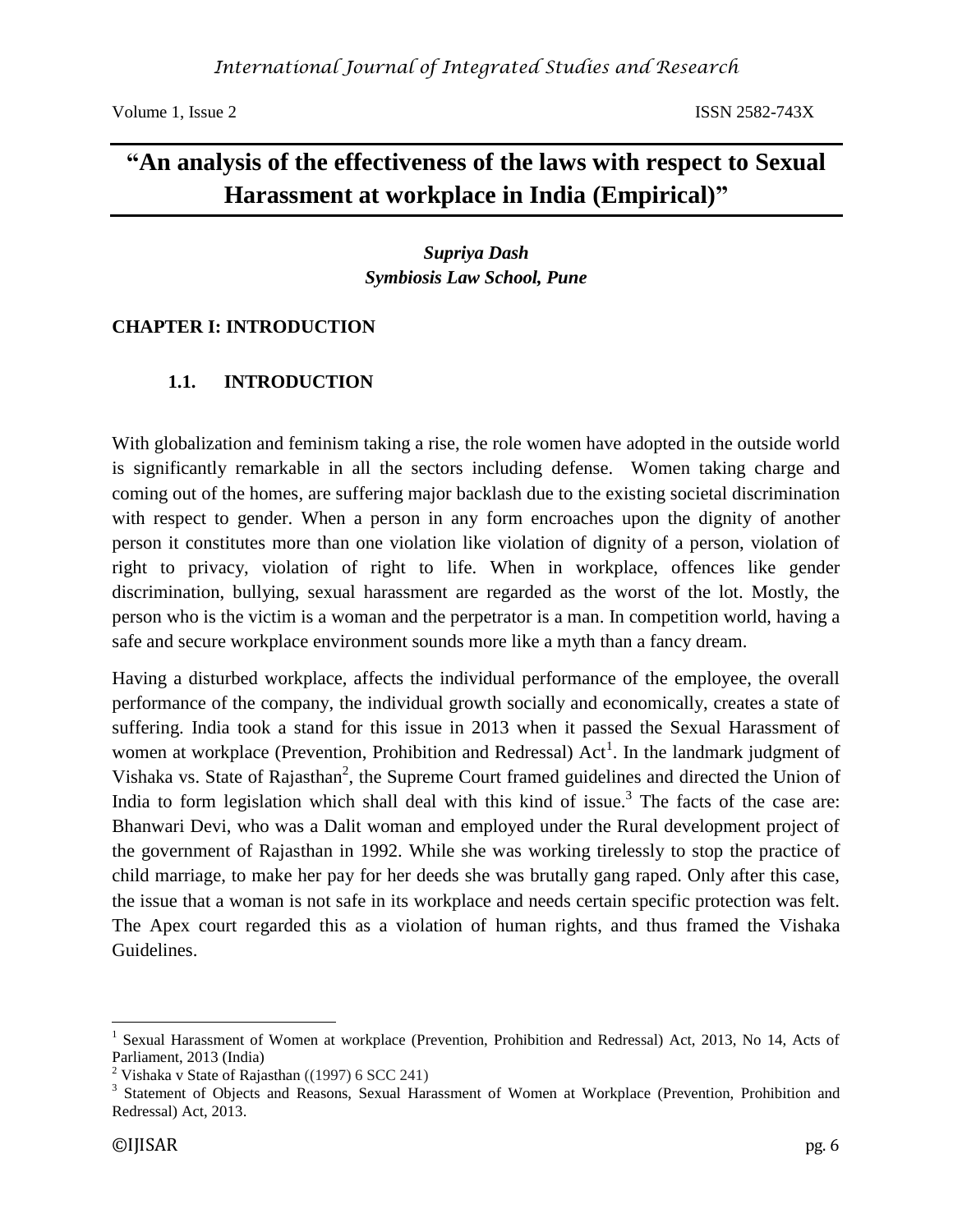In addition to this, the criminal law amendment was brought into force which recognized new offenses and enhanced punishments for sexual harassment, voyeurism, stalking, etc., 4 The ministry of Women and Child Development also enacted the POSH rules (Sexual Harassment of women at Workplace (prevention, prohibition, and Redressal) Rules, 2013. The act being the first of its kind has helped create a standard and also an understanding amongst the crowd that their voice will not go unheard. For every woman in a workplace, to all forms of harassment it provides protection. The Convention on Elimination of All forms of Discrimination against women<sup>5</sup>, has been the guiding document in forming of both the guidelines and the Act.

In addition to the POSH Act, the Industrial Employment (Standing orders) Act, 1946 is a central enactment where the employer has to publish and provide uniform working conditions of employment. Then comes the IPC, 1860, there are various offences with regard to this, though not definitely talking about workplace, like outraging the modesty of a woman<sup>6</sup>, Sexual Harassment by a man<sup>7</sup>, Assault with a woman with the intent of disrobing<sup>8</sup>, voyeurism<sup>9</sup>, Stalking<sup>10</sup>, Insulting the modesty of a woman.<sup>11</sup>

In the corporate sector, it is often seen that the women adopt to complain about sexual harassment to the authorities being the last resort. Because it is thought to have a negative impact on the impression, it spoils the work environment for everyone else, it is a challenge to the employer. So, most of the times, women keep silent about it. In this very study, an analysis has been made into understanding the shortfalls of the act. There is a shocking stand taken by court which said that for any decision taken by the Internal Committee, the court will not interfere in the same and neither will the court re-consider the evidence which the committee has considered.

## **1.2. STATEMENT OF PROBLEM**

Sexual Harassment amounts to a profoundly serious offence and has to be dealt with by way of extreme judicious care. Cases which actually happened years ago, but only surfaced recently, due to either the enactment of this legislation or the voice given to the women by the famous me-too address. For women working with politicians, journalists, corporate houses, film industries which raised their voices. But when it came to legal enforcement of the same, two big hurdles came into light. One of the limitations of the act is that the act does not work retrospectively. The

 $\overline{\phantom{a}}$ 

<sup>&</sup>lt;sup>4</sup> The Criminal Law (Amendment) Act, 2013 (No. 13). Acts of Parliament, 2013, India

<sup>&</sup>lt;sup>5</sup> UN General Assembly, Convention on the Elimination of All Forms of Discrimination against Women, 18 December 1979, A/RES/34/180

<sup>6</sup> The Indian Penal Code, 1860 (no. 45) Acts of Parliament, 1860, India, Section 354

<sup>7</sup> The Indian Penal Code, 1860 (no. 45) Acts of Parliament, 1860, India, Section 354A

<sup>8</sup> The Indian Penal Code, 1860 (no. 45) Acts of Parliament, 1860, India, Section 354B

<sup>9</sup> The Indian Penal Code, 1860 (no. 45) Acts of Parliament, 1860, India, Section 354C

<sup>&</sup>lt;sup>10</sup> The Indian Penal Code, 1860 (no. 45) Acts of Parliament, 1860, India, Section 354D

 $11$  The Indian Penal Code, 1860 (no. 45) Acts of Parliament, 1860, India, Section 509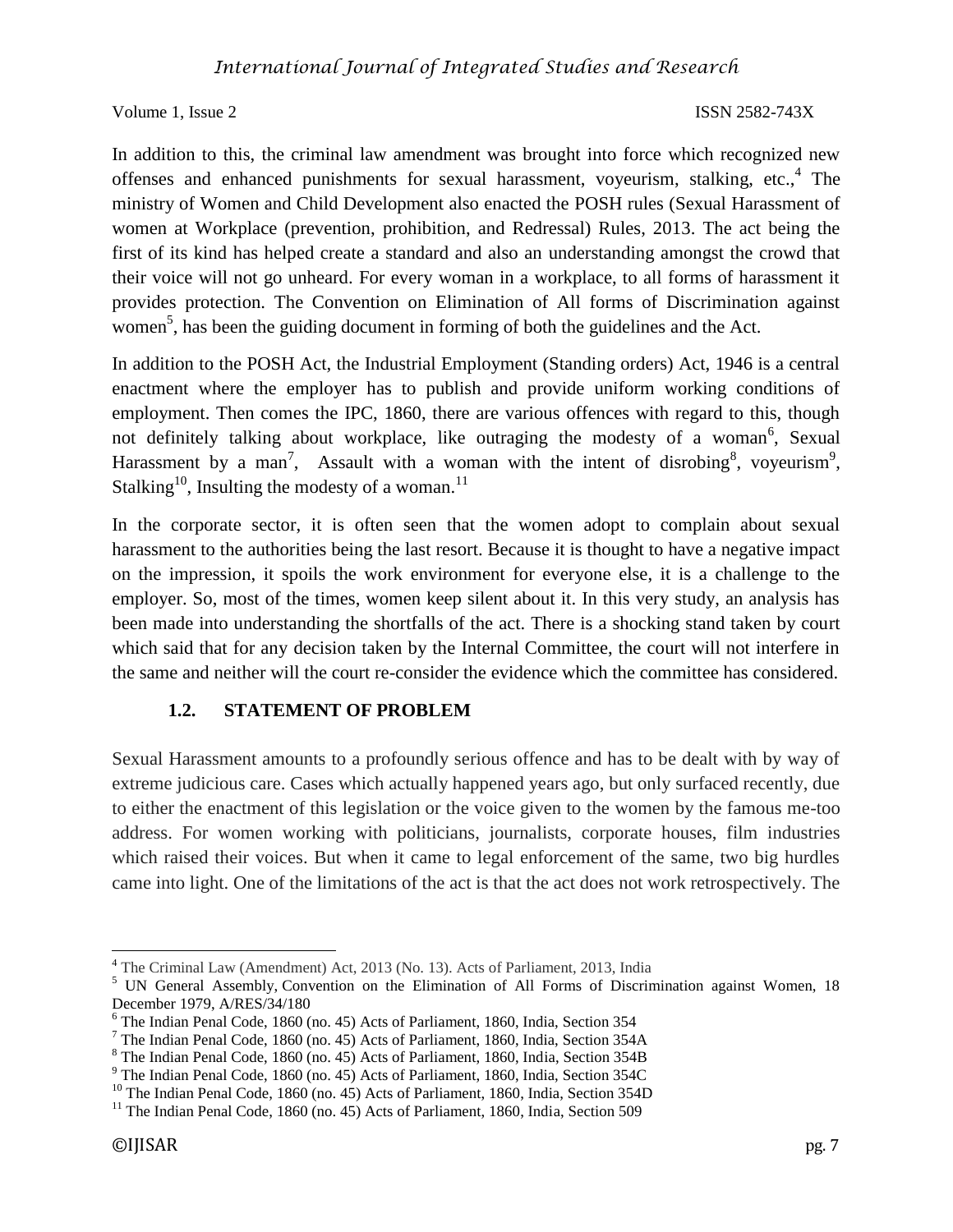Volume 1, Issue 2 ISSN 2582-743X

cases which are backdated does not fall under the purview of this Act and secondly, the period of limitation for filling of cases.

The composition of ICC (Internal Complaints Committee) also poses certain difficulty, the situation is more complicated when the accused is any person who holds a high post in the corporate house. As majorly, the key personnel being the part of the committee make the situation for women employee exceedingly difficult. The composition of ICC needs to be looked into for the creation of non-biasness and not impacting the decision of the committee. The name of the also seeks to address the issue of redressal. But the ICC mechanism and punishment leads to any of the following: either termination, demotion, or transfer of the accused. Whereas in comparison to the criminal law provisions, it is way more stringent and provides for criminal prosecution.<sup>12</sup>

The most important thing to be noted is the process of implementation which has also been a key part of the above two mentioned problems. Even after being enacted and being in force for 7 years, there is no data which is published by the government which deals with effectiveness of committees in informal sector. Any act is useless unless the very tool of operating the act is effective.<sup>13</sup> Implementation of this Act is even more tough, the reason being every corporation is bound to act legally. But how they go about the committee, how they interpret specific terms, how they choose the committee, how they impose punishment, how seriously do they take the offence, etc., is a major part of the study. There is a lack of clarity about various aspects of the act including exactly what constitutes sexual harassment, what are the safeguards to the victim, what are the criminal consequences, what role will the court play. As far as I can see from the legal lens, there are a lot of unanswered questions pertaining to the act creating confusion and situation of distress amongst the victims.

### **1.3. HYPOTHESIS**

The laws with respect to sexual harassment are amazingly effective in catering to the situation and helped in combating the number of sexual harassment complaints.

The laws with respect to sexual harassment lack the measures and modes of implementation resulting in leaving the victims in a stage of silent suffering and agony.

### **1.4. RESEARCH OBJECTIVE**

The objective of the study is

- To understand the effectiveness of the Implementation of the Act (Sexual Harassment at workplace (Prevention, Prohibition and Redressal) Act, 2013.

 $\overline{\phantom{a}}$ 

<sup>&</sup>lt;sup>12</sup> Urvashi Butalia and Uma Chakravarti, "The Limits of Law: Interview with Vrinda Grover," in Breaching the Citadel: The India Papers I, ed. Urvashi Butalia and Laxmi Murthy, (New Delhi: Zubaan, 2018), chapter 10.

 $13$  Indira Jaising, Law Relating to Sexual Harassment at the Workplace (2014)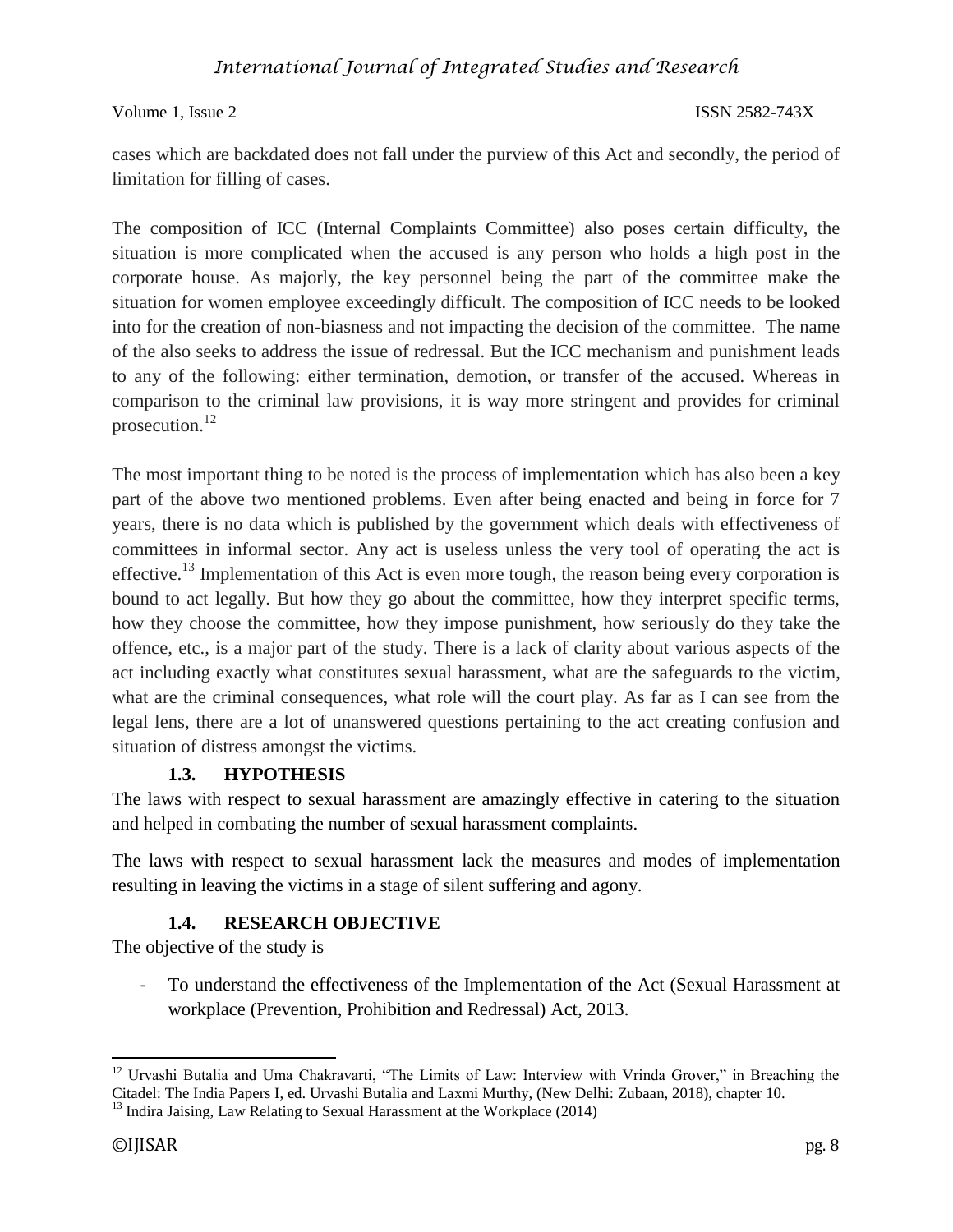- To study the role of Internal Complaints committee so constituted under this Act for ruling upon the complaints.
- To highlight the drawbacks with respect to implementation of the act.

## **1.5. RESEARCH QUESTIONS**

To fulfil the research objectives, the following questions have been answered in this research paper:

- 1. Whether or not the laws with respect to prevention of sexual harassment are effectively implemented?
- 2. Whether or not the role and obligation which is vested on the ICC is fulfilled?
- 3. Whether or not the drawbacks of the act are resulting in the Act not fulfilling its objective of creating a safe work environment for the women employees?

## **1.6. RESEARCH METHODOLOGY**

- 1. Sources of Data: Primary Source (Students, employees, and Intellectual Academia)
- 2. Method of Data Collection: Structured Questionnaire
- 3. Sampling Plan: Purposive Sampling
- 4. Tools and Techniques used for Data Collection: Google Forms
- 5. Footnote Format: Bluebook The Uniform System of Citation (19th ed.)

## **1.7. SCOPE AND LIMITATION OF STUDY**

Even with the fast-pacing movement towards globalization, the issues pertaining to safety of women, has been the biggest lacunae in the functioning of the society. Until and unless a person feels safe in a place, neither will they give effective performance nor will live with peace. The laws provide for the governing body being the ICC with which the majority role of implementation lies. But any thought if there is any monitoring on how the ICC functions? The scope of the study is Analyzing the implementation process on the part of the government and the ICC, further, to understanding their implementation. The researcher has highlighted two hypothesis which cannot be true at the same time, so the researcher analyses the data collected through the survey conducted.

Limitation of the study is the limited number of opinions which could be collected due to the time constraint. Employees from various sectors could not be reached through due to lack of access. The major limitation faced during the research is there no data found on the government records which can speak about the effectiveness.

## **1.8. SIGNIFICANCE OF STUDY**

The study is significant to help the woman by giving them a working environment which is friendly, non-discriminatory and does not see woman as any object of sexual nature, this mission can be accomplished by highlight the lacunae in the existing system and which procedure is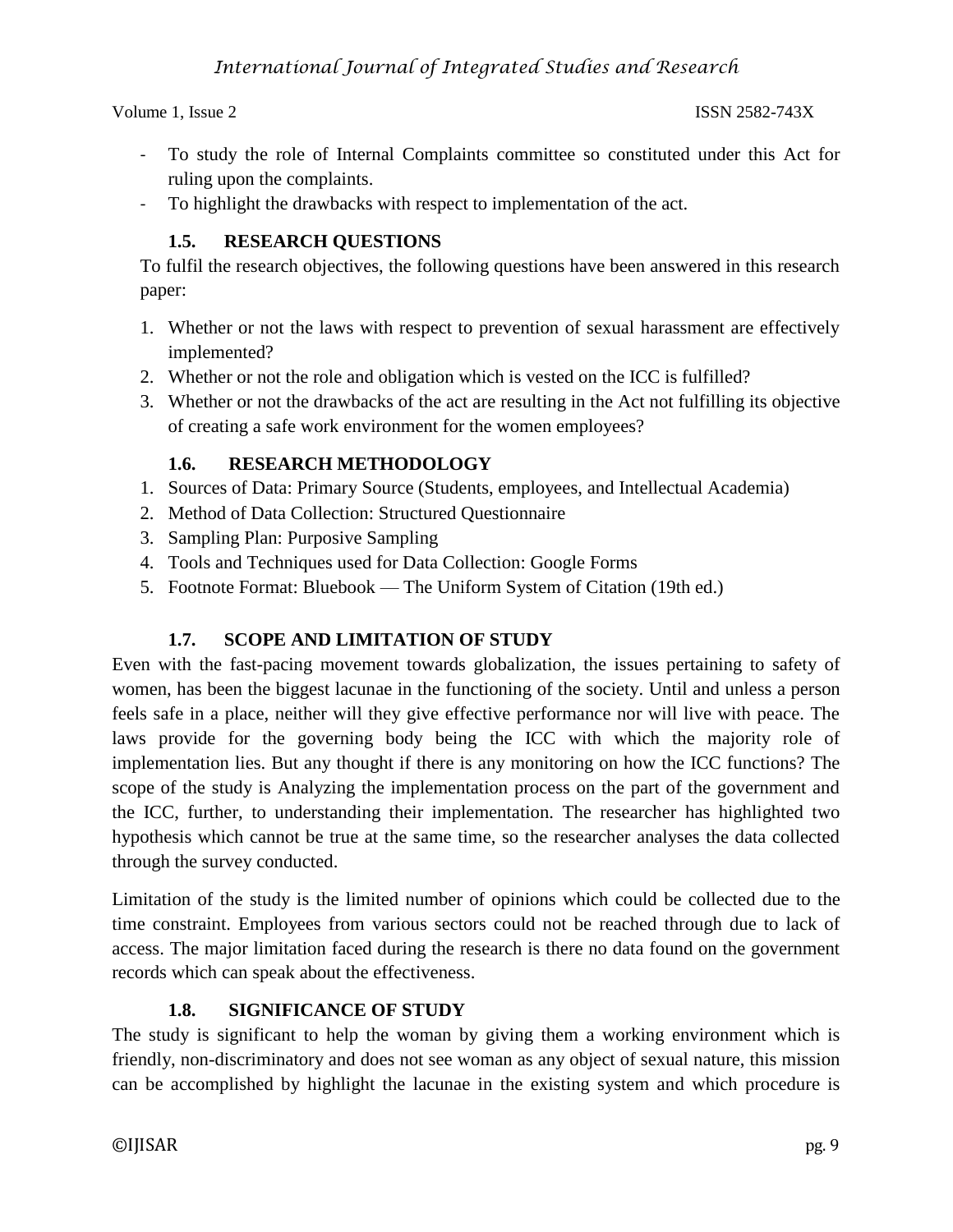Volume 1, Issue 2 ISSN 2582-743X

failing to fulfil its duty. The study is aimed at strongarming the public at large with statistical data to raise a voice against the company and the government.

## **1.9. CHAPTERIZATION**

The study has been divided into 5 chapters:

**Chapter 1** which talks about the **Introduction** and highlights the research question, methods, and scope of study.

**Chapter II** is the **Review of Relevant Literature** with respect to the topic taken for analysis. **Chapter III** deals with the **Theoretical Framework** which talks about the relevant provisions and the position of the law.

**Chapter IV** speaks about **Analysis of the Data** collected during the research and

**Chapter V** highlights the **Suggestions and Conclusions**.

## **CHAPTER II: REVIEW OF RELEVANT LITERATURE**

The purpose of this research is not to primarily understand the theoretical concepts, but to analyses the implementation of the same provisions, so keeping in mind the objectives and questions of research in mind, the following articles required a thorough deliberation.

### **Role of employer**

In a guidebook<sup>14</sup> by **EEPCINDIA**, the role of employer has been discussed exhaustively with answering few of the questions which are always dedicated to the employers. Insights to the existing regulatory measures, within the Nation and internationally are mentioned like UDHR, ICESCR, CEDAW. Section 19 of POSH act states the duties of employer and section 16 provides for the punishment. In the section 4 of the guidebook, they provide a detailed guide on the role of the employer and it also focuses on understanding the reason of why the victim is silent. The primary role of the employer is to understand that it is both their legal and moral obligation to provide for a safe workplace.

In the research done by **Nishith Desai**,<sup>15</sup> the employer's duties run around the tagline that prevention is better than cure. It provides a list of description of 23 which explains what amounts to sexual harassment. Every company where there are more than 10 employees working, needs to mandatorily have an internal committee, where every branch or office there needs to be an IC. Under the judicial restraint by Article 226, there is a judicial restraint on the interference of the

 $14$ <sup>14</sup> EEPCINDIA, "Guidebook to Preventing Sexual harassment at workplace" 2014, <https://www.eepcindia.org/download/Book-on-Preventing-Sexual-Harassment-at-Workplace150914215511.pdf>

<sup>15</sup> Nisith Desai, "Prevention of Sexual Harassment at workplace (POSH)" Dec 2020 https://www.nishithdesai.com/fileadmin/user\_upload/pdfs/Research%20Papers/Prevention\_of\_Sexual\_Harassment\_ at\_Workplace.pdf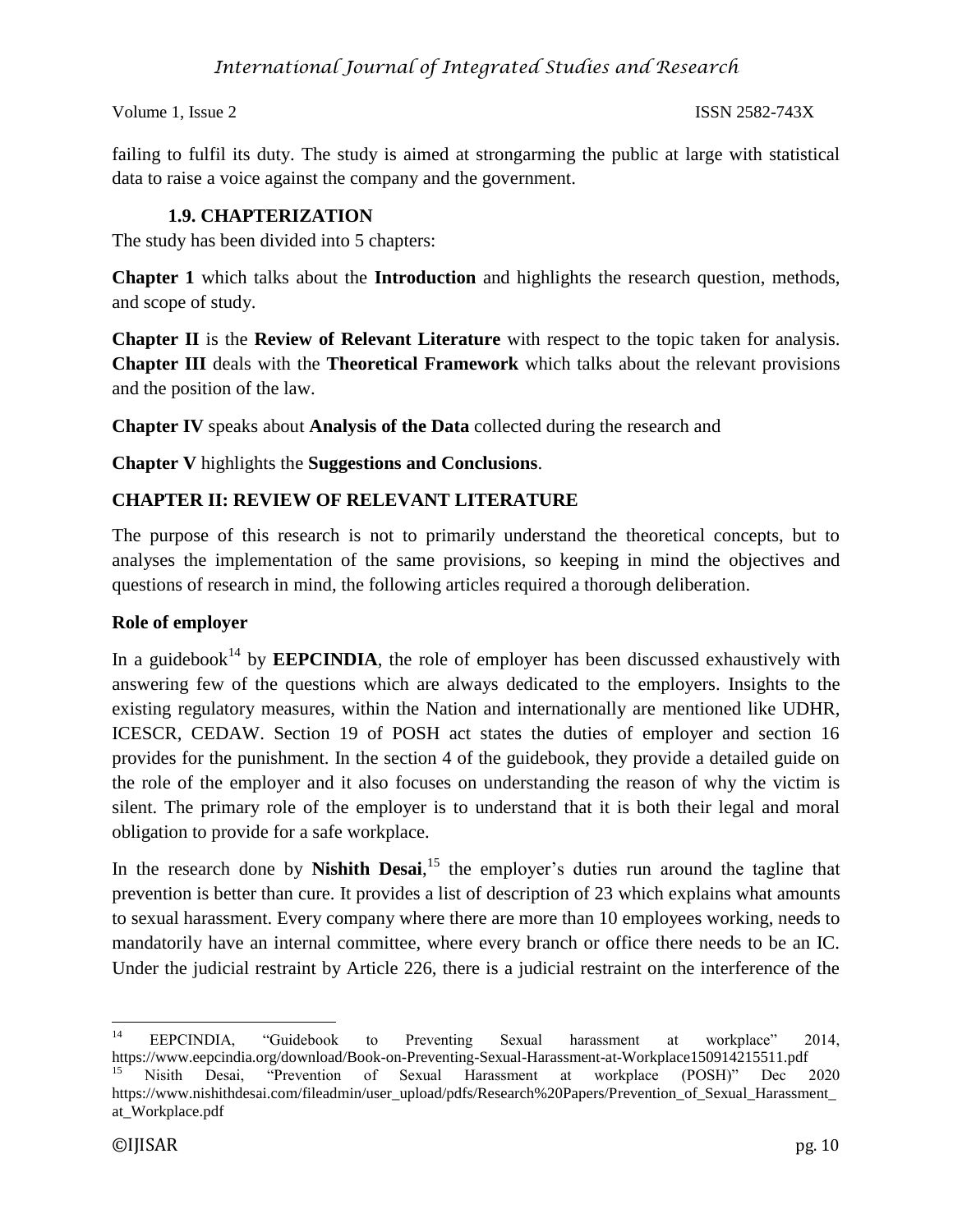court as held in Om Kumar vs.  $UOI<sup>16</sup>$ . The role of the employer is that it should receive the complaint ad take actin on it, it is not necessary that the victim should register the complaint in person.

### **Effectiveness of Sexual Harassment**

In a survey<sup>17</sup> conducted by **KelpHR**, as a part of their industry report has suggested that 28 percent of their employees believe that clarity on the external member being appointed in the ICC committee, will help the victim to understand the situation better. 46 percent believed that if the definitions of the Act, had more clarity then the act could have been more comprehensive, also if the outside the workplace incidents were handled in a better manner. 71 percent believed that building a strong company culture will help prevent the number of cases of sexual harassment and 51 percent believed that effective handling of cases.

The Author **Kaushik Basu<sup>18</sup>**, highlighted that sexual harassment is exceedingly difficult to define but highlights that it is an unproven hypothesis that quantity of sexual harassment in workplace has decreased but the number of cases being reported due to increased awareness has increased. The author wants to say that earlier with more number of cases also there was less reporting, and now with less number of cases there is more reporting. However, since the author has not backed up the same data with any proven hypothesis, the research disagrees with the hypothesis.

## **Drawbacks with the Act/ Experiences with Complaints Committee:**

**Sheba Tejani**,<sup>19</sup> highlighted that the major drawback with the Act is with respect to implementation and sensitization, without which any legal change will be hardly be successful. Power relations of the accused with the IC creates a situation of difficulty for the victim. The rights of the victim during the process of inquiry needs to be secured. Most of the situations so happen that when a victim complaint about the sexual harassment, then the compliant is not taken int cognizance, or if taken the victim is abused or treated indifferently. The research strongly agrees with the researcher.

The author **Naina Kapur<sup>20</sup>**, believes that the legislation which was enacted in 2013 is nothing but a diluted version of the Vishaka guidelines. the ICC which was supposed to be the redressal mechanism, has no effective check on it and it results in violation of the fundamental principle of non-intimidation which is to protect complainants ensuring just practices, with no specific

 $\overline{a}$ 

<sup>16</sup>Om Kumar v UOI, (2001) 2 SCC 386

<sup>&</sup>lt;sup>17</sup> KelpHR, "Prevention of Sexual Harassment at workplace" Journal of Corporate Law, 22(3): 132-39

<sup>18</sup> Basu, Kaushik. 2003. "The Economics and Law of Sexual Harassment in the Workplace." *Journal of Economic Perspectives*, 17 (3): 141-157.

<sup>19</sup> Sheba Tejani. (2004). Sexual Harassment at the Workplace: Emerging Problems and Debates. *Economic and Political Weekly, 39*(41), 4491-4494.

<sup>20</sup> KAPUR, NAINA. (2013) "Workplace Sexual Harassment: The Way Things Are." *Economic and Political Weekly*, vol. 48, no. 24, 2013, pp. 27–29.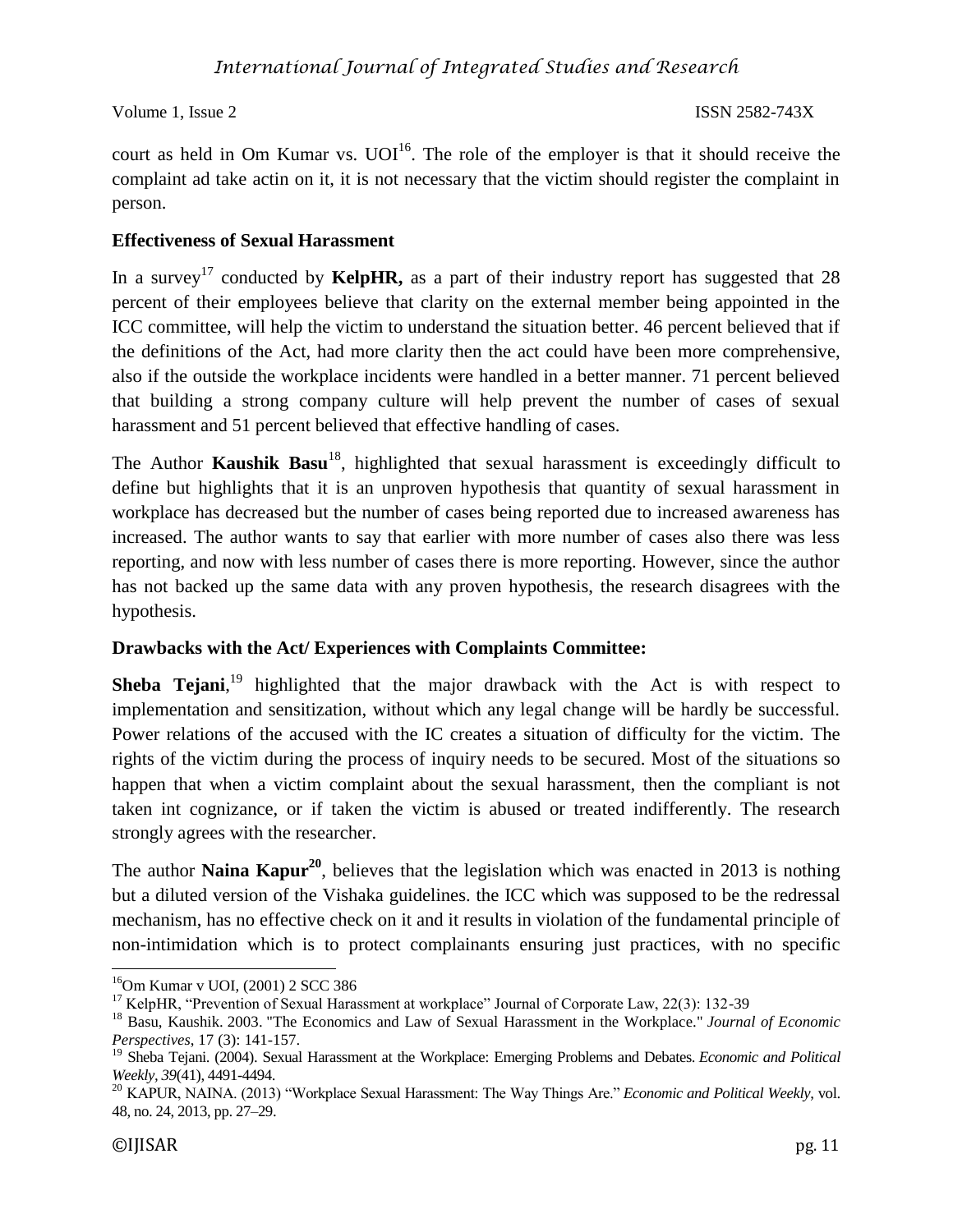Volume 1, Issue 2 ISSN 2582-743X

guidelines of evidence or collection of evidence and use of the same, there it gets too difficult to prove what truly amount to sexual harassment. In a scenario like this, section 14 which provides punishment for false complaint, but in no other area of law does such practice of punishment exists in peculiarity to gender specific legislation.

**S. Jayashree**,<sup>21</sup> deliberated that when a new person joins the company and requests disclosure on the disclosure of the same, then typically two replies are received like we certainly do have a policy but cannot show the same to you. Else, we have not incorporated one because governance function is adequate enough for the purpose. It highlighted the fact that the harasser need not necessarily be a man. It can be a man or woman. The result of a sexual harassment, as revealed in a survey, AHA is the most common result for a victim of harassment i.e., Anger, Hate and Aggression which also includes a situation of self-blame. "the fence does not start eating its own crops" is the ideology adopted while formulating any policy.

**Paramita Chaudhari**<sup>22</sup> through an empirical research proved that ICC even when constituted as per the provisions of the Act, are mostly non-functional and it occurs in "other" workplaces. A major problem with ICC is when the chairperson or other members are changed or transferred for whatsoever reason. When the sole purpose of committee is redressal, but there is not much to doo by the members in that field, it is automatically defunct. Men being present as the chairperson, impact the decision largely due to the power and influence over the company. There are two similar yet minutely different terms i.e., acts of sexual harassment and consequent workrelated harassments, which either leads to dismissal of complaint or no complaint at all.

### **CHAPTER III: THEORETICAL FRAMEWORK**

A social activist, working with government of Rajasthan, was brutally gang raped, and therefore the need of protecting women in their workplace. The lower court in this case, acquitted the accused and tried for an offense which had much lesser punishment. Even after 28 years of this, an appeal is still pending. After the situation of crisis when the employer raised hands from taking any liability as the rape was not conducted "within the workplace". After which a public interest petition was filled which demanded safe workplace and environment as a right for every working women. Such cases bring large amount of public outrage and this led to the enactment of both the Vishaka guidelines in 1997 and the POSH Act in 2013.

When studying the POSH act, Vishaka guidelines cannot be overstepped. The guidelines recognized sexual harassment as the following includes such unwelcome sexually determined behavior (whether directly or indirectly) as

1. Physical contact and advances

 $\overline{\phantom{a}}$ 

<sup>21</sup> Jayashree, S. "Sexual Harassment at Work: An HRM Perspective." *Indian Journal of Industrial Relations*, vol. 35, no. 2, 1999, pp. 202–216.

<sup>&</sup>lt;sup>22</sup> Chaudhuri, Paramita. "Experiences of Sexual Harassment of Women Health Workers in Four Hospitals in Kolkata, India." *Reproductive Health Matters*, vol. 15, no. 30, 2007, pp. 221–229.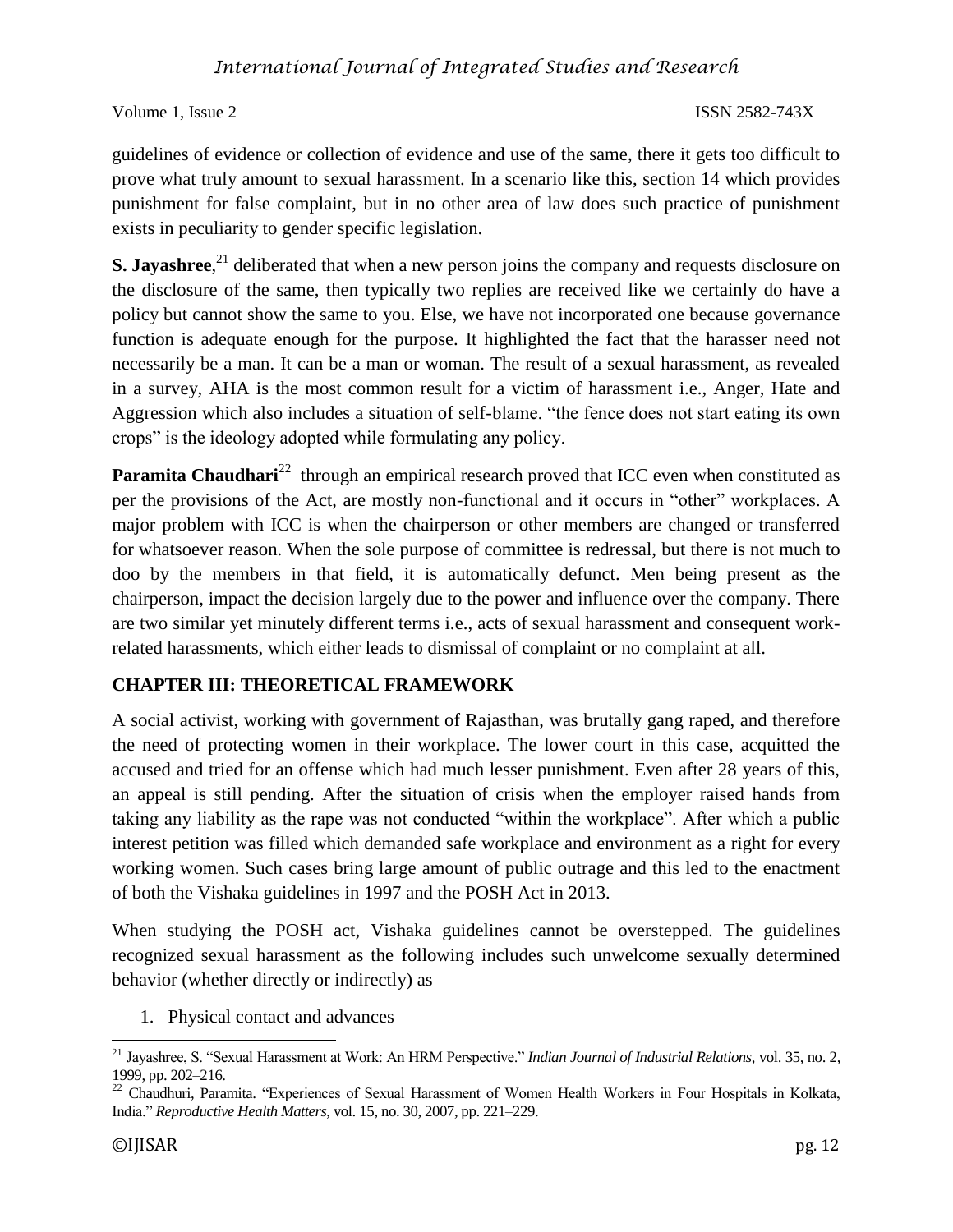- 2. A demand or request for sexual favor
- 3. Sexually colored remarks
- 4. Showing pornography
- 5. Any other unwelcome physical, verbal non-verbal conduct of sexual nature.<sup>23</sup>

After the nation raising its voice in favor of Vishaka, in the case of Apparel Exports Promotion Council vs. A.K. Chopra<sup>24</sup>, the ambit of sexual harassment judgment was increased by stating that physical contact is not a necessary ingredient. Further in the case of Medha Kotwel & Ors. Vs.  $UOI^{25}$ , the question of implementation of the Vishaka guidelines arose, as it was suggested that the guidelines exist only in form, but the very spirit is dead, not being satisfied with the implementation process, the SC directed the States to put forth mechanisms to ensure implementation. And provided that if there is non-compliance then the concerned high courts can be approached.

In a very recent log of cases during the me-too movement, when numerous complaints where raged and women all around the country took to websites, social networking sites to put forth their story. One of such post was against an Indian Artist, who in return to the social media post, filed a case of defamation, resulting in the decision by Delhi High Court, which directed the Social Networking Site to not allow any further post against the artist and take down the current post and also reveal the name of the author of the post. The court opined that without having any legal backing, a person just cannot go around throwing cases at each other. As for any complaint to be logged after the period of limitation has lapsed may not even be accepted.<sup>26</sup>

As per the provisions of this Act, an aggrieved woman<sup>27</sup> can be of any age, whether or employed or not. This is the positive aspect of the act that it does not stipulate only to include the woman who are employed with the company, but also the customers, clients, workers on contractual basis, trainee, Domestic worker, the interns, even a visitor, etc., It is noteworthy that the legislation is not gender neutral but applies only to women, so the male victim have no grievance redressal mechanism.

The definition provided of Sexual Harassment<sup>28</sup> in POSH act is in line with the Vishaka guidelines.<sup>29</sup> The last clause states that any other act which in unwelcoming in nature of physical, verbal, non-verbal may amount to an offence. Here the legislation had provided an upper hand to

 $\overline{\phantom{a}}$  $23$  Supra at 1

<sup>&</sup>lt;sup>24</sup> Apparel Exports Promotion Council vs. A.K. Chopra (1999) I SCC 759

 $25$  Ibid

 $^{26}$  Hunt, C.M., Davidson, M.J., Fielden, S.L. and Hoel, H. (2010), "Reviewing sexual harassment in the workplace – an intervention model", *Personnel Review*, Vol. 39 No. 5, pp. 655-673.

<sup>&</sup>lt;sup>27</sup> Section 2(a) of Sexual Harassment at workplace (Prevention, Prohibition and Redressal) Act 2013

<sup>&</sup>lt;sup>28</sup> Section  $3(2)$  of Sexual Harassment at workplace (Prevention, Prohibition and Redressal) Act 2013

<sup>&</sup>lt;sup>29</sup> Geeta Pandey, "Bhanwari Devi: The rape that led to India's sexual harassment law," BBC, March 17, 2017, https://www.bbc.com/news/world-asia-india-39265653 (accessed Dec 4, 2020).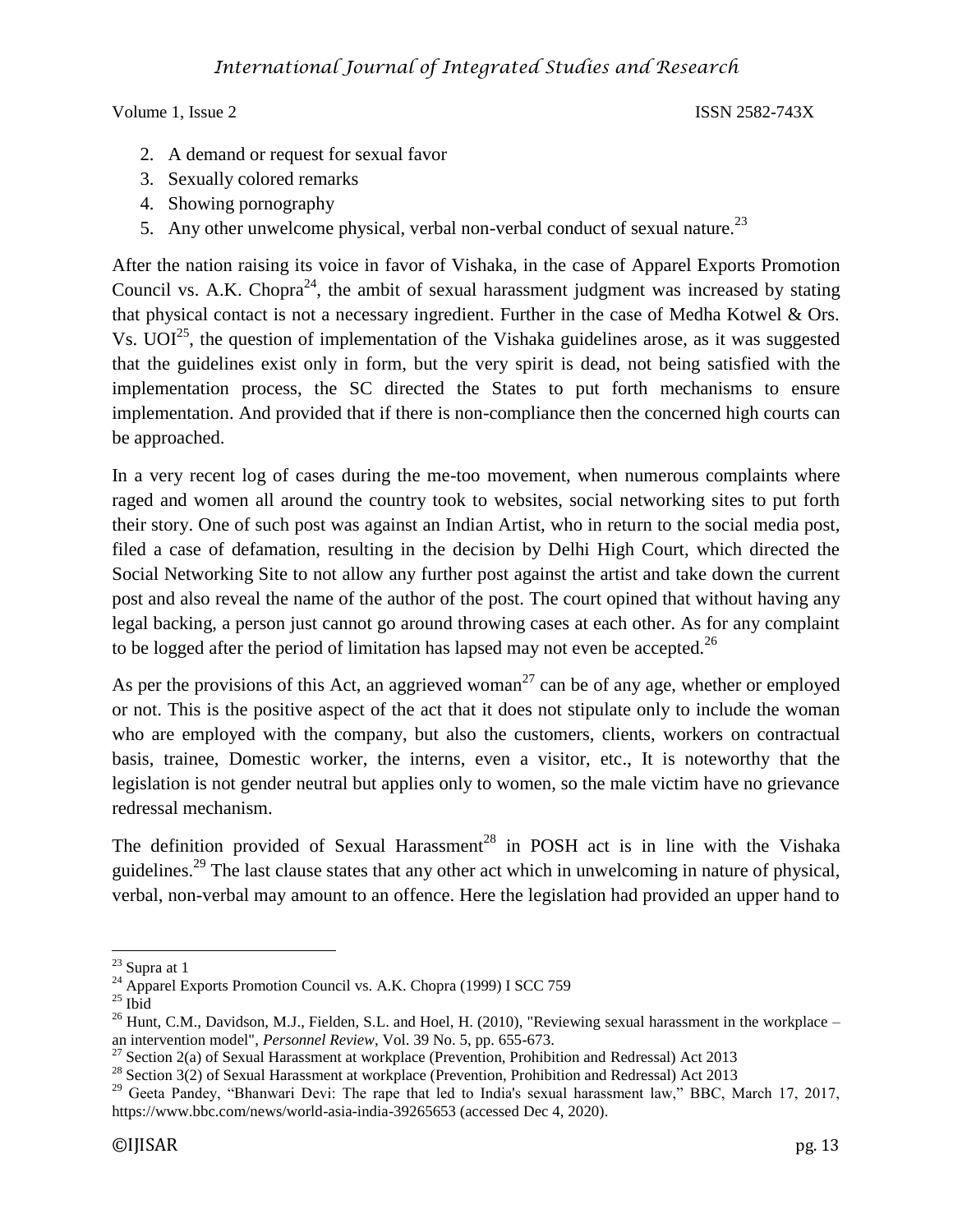the ICC to interpret if a particular incident is a sexual conduct.<sup>30</sup> There are some acts which prima facie comes under the act like showing pornography, sexual assault, etc. but there is no fine line of testing the same. In 2010, the Delhi High Court in the case of Dr. Punita K. Sodhi vs. UOI & Ors.<sup>31</sup> Held that sexual harassment is a very personal feeling and subjective experience, which cannot be caged within definitive terms. So, the only requirement is understanding the standing of the victim in toto. $32$ 

Grievance redressal forum is ICC which needs to be set up at each office or branch in every organization employing more than 10 employees.<sup>33</sup> The composition ICC are as follows:

- a) Presiding officer: Woman employed at the Senior level post
- b) 2 members from the employees
- c) An external member (mostly from an NGO or association which works towards cause related to women)

More than half of the members of the ICC must be women and there are no specific guidelines for who should the members be. But preferably someone committed towards working for the cause of women or having legal knowledge. The members cannot be part of the committee for more than 3 years and for an inquiry to be conducted a minimum of 3 members must be present including the Presiding officer.

This brings me to a particularly important question, who shall form the IC, there is no specific guidelines with respect to the same and secondly, no scrutiny upon the qualification, the tenure, etc. of the members.<sup>34</sup> To have system of checks and balances, the government of Telangana and Mumbai issued circulars, which required every ICC to be registered with the state government. In Telangana, there is T-She box which is an online forum for registration of the IC of company and in Mumbai it has to be done manually with the office of District women and Child development officer.<sup>35</sup> In addition to the IC, a LC is set up which takes cognizance for victims of unorganized sectors and for those employees who do not have IC, as they do not have more than 10 employees.LC takes Cognizance in the following situations:

- a) Where the victim is a domestic worker
- b) Where the complaint is against the employer himself
- c) And when the complaint is against a third party, who is not an employee of the company where the victim works. $36$

 $\overline{\phantom{a}}$  $30$  Supra at 34

<sup>31</sup> Dr. Punita K. Sodhi v. Union of India & Ors. W.P. (C) 367/2009 & CMS 828, 11426/2009

 $32$  Supra at 23

<sup>33</sup> Section 4 of Sexual Harassment at workplace (Prevention, Prohibition and Redressal) Act 2013

 $34$  Supra at 17

<sup>35</sup> https://tshebox.tgwdcw.in/

<sup>&</sup>lt;sup>36</sup> Section 5 of Sexual Harassment at workplace (Prevention, Prohibition and Redressal) Act 2013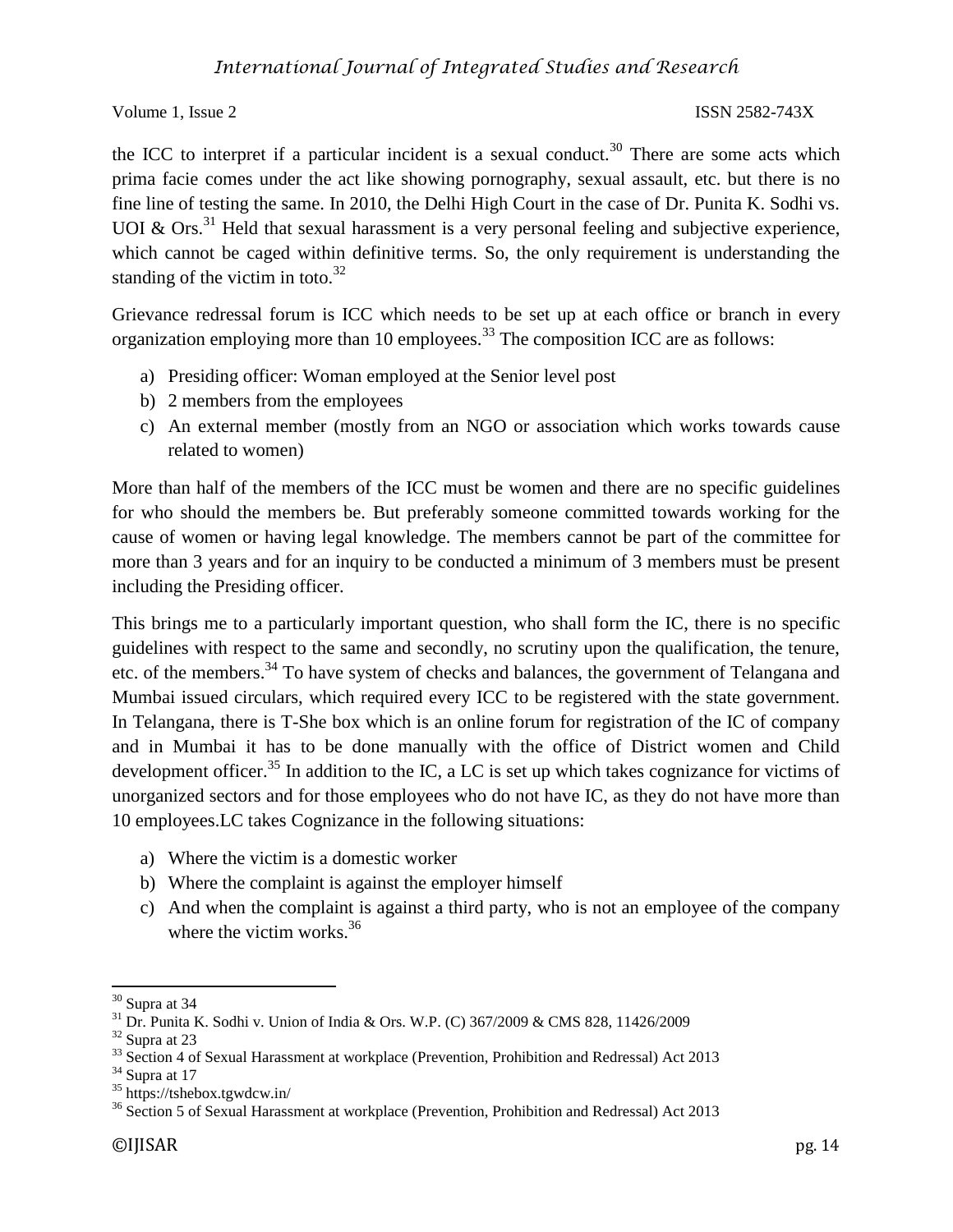The IC and LC are vested with the same powers as that of the judge of a civil court granted under the CPC, 1908. Any aggrieved woman who wishes to file the complaint must submit 6 copies of the complaint, along with supporting evidence, list of witnesses and the same must be done within the period of three months. Other than the victim, the friends, family, co-workers, psychologists, and psychiatrists is allowed to file the complaint if the victim has physical incapacity for doing the same. The main agenda of having an IC is for speedy disposal of case and access to justice. Because a complaint under POSH does not bar a person from filing a complaint under the IPC, but being a criminal case, it will be going on for years. This also does not amount to double jeopardy under Article 20 of the Indian Constitution, 1950.

The duties of the employer does not stop at creating an IC, but it has to ensure a gender sensitive workplace and remove any factor which may cause hostile work place; formulate an internal policy with respect to this, at various parts of the organization display the penal consequences for indulging in such prohibited act, clearly declare all the details about the members of the IC; organize workshops and awareness programs for the employees, provide all the facilities required by the IC, prepare an annual report with respect to number of cases filed and their disposal with the district office, and an obligation to treat sexual harassment as misconduct and treat the same under the service rules.

The Indian National bar Association in  $2017^{37}$  conducted a survey where the sample size was more then 6000 employees from various job sectors- where it found that sexual harassment ranges from various kind of activities including sexual lewd comments and ranging to the extent of straightforward demand of having sex in the name of promotion, transfer, termination of service or demotion. In the survey it was found that even after a legislative protection for the same, most women preferred not to report the case due to reasons like retribution, fear of embarrassment, being unemployed, not being aware of the policies and mechanism for filing of complaint, and no faith in the justice system be it the IC, LC, or the Judicial system. Till today there has been no study which could possibly show the relation between women leaving their jobs as a recourse of sexual harassment. So, as per the understanding of the author, more than the role of government in implementation of the Act, the role is vested with the HR department, with the employer, with the IC and LC and additionally it includes to build the confidence within their own female workforce to raise their voices. The message should be strong and clear "*we have got your back*".

## **CHAPTER IV: ANALYSIS OF THE DATA**

After circulating the google forms, through structured questionnaire a total of 76 responses where recorded, here is a detailed question by analysis of the same.

<sup>37</sup> <sup>37</sup> INBA, "Sexual Harassment at Workplace", Indian national Bar association, 2017 https://www.indianbarassociation.org/wp-content/uploads/2017/07/Garima-1INBAs-Book.pdf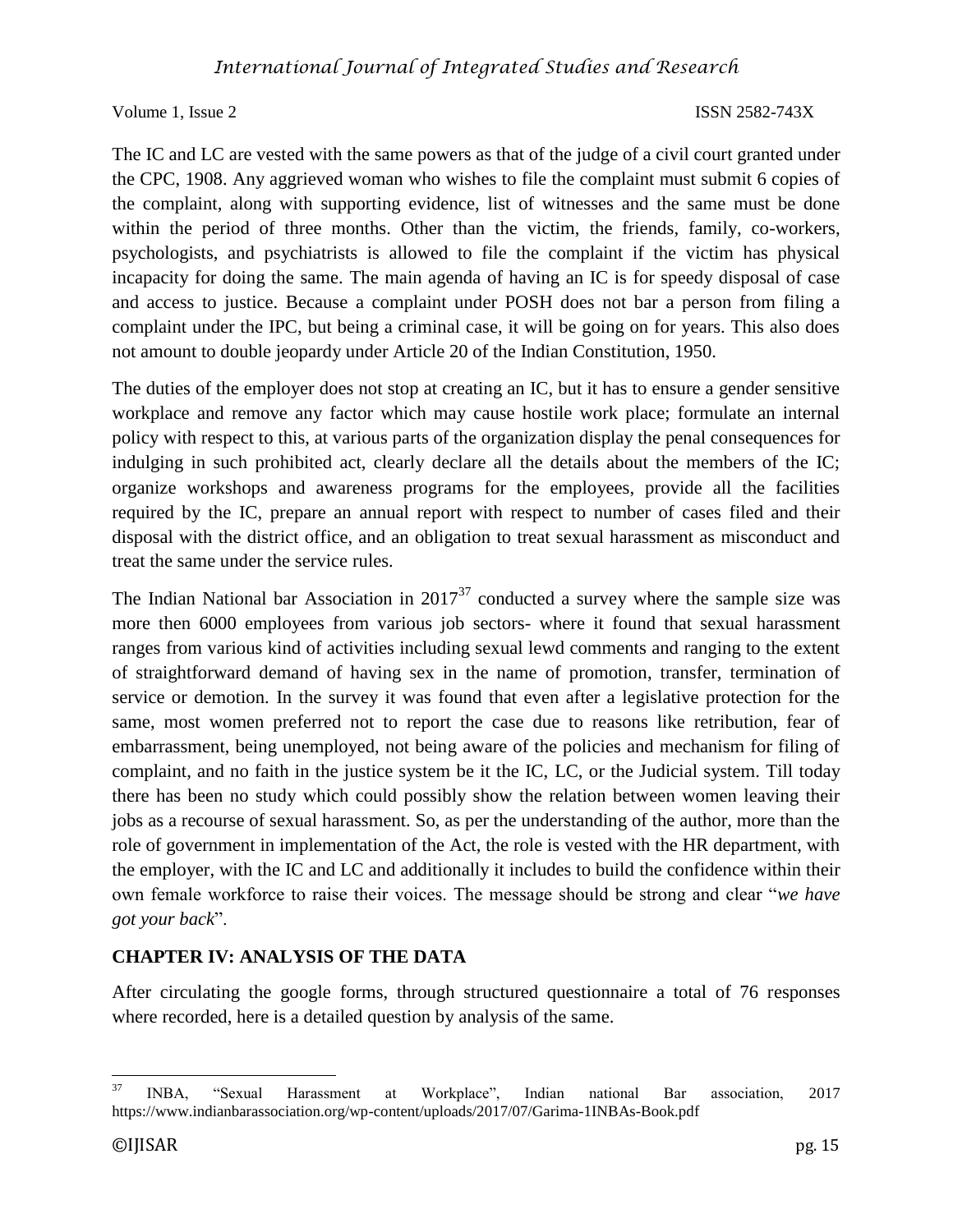1. Are you aware of Sexual Harassment of Women at Workplace (Prevention, Prohibition and Redressal) Act, 2013 (POSH ACT)?

76 responses



Through this basic question, it popped up that significant 93.4 percent knew about the existence of a legislation of this kind. 2 percent of respondents selected no suggested there is no awareness about the act and 3 opted for the option of maybe. The origin of this Act is traced back to the Vishaka guidelines, the act is considered to be a substituted sanction of the Vishaka guidelines and gave a legal right to the victim to fight for the indifferent treatment. POSH is not the only act which deals with the sexual harassment complaints. The IPC, 1860 provides for various offences which leads to criminal prosecution.

To understand what role a legislation plays in our lives and how it is impacted, let us consider a similar example. In a recent law which was about a legislation about Salt Lake developed by local government. The government sold small plots at subsidized rated to people who are not rich. But since the politicians feared that rich mis use the same provisions, so they prohibited any owner to sell any land. So, economist would argue that such a law will favor no one. But similarly, in a situation in United States law, it says that a firm cannot offer a job contract in which the pay is high, and the benefits are good-but the employer reserves the right to sexually harass the worker. Which means, that a person who accepts the job finds that sexual harassment to be less than the benefits associated with the job. In both the situations, we see two adults making a choice to make some exchange and to negate the externality. Some contracts are just unconscionable. For reference, in US civil Rights Act of 1964 under title VII deals with the same, which prohibits employment discrimination on the basis of race color and religion.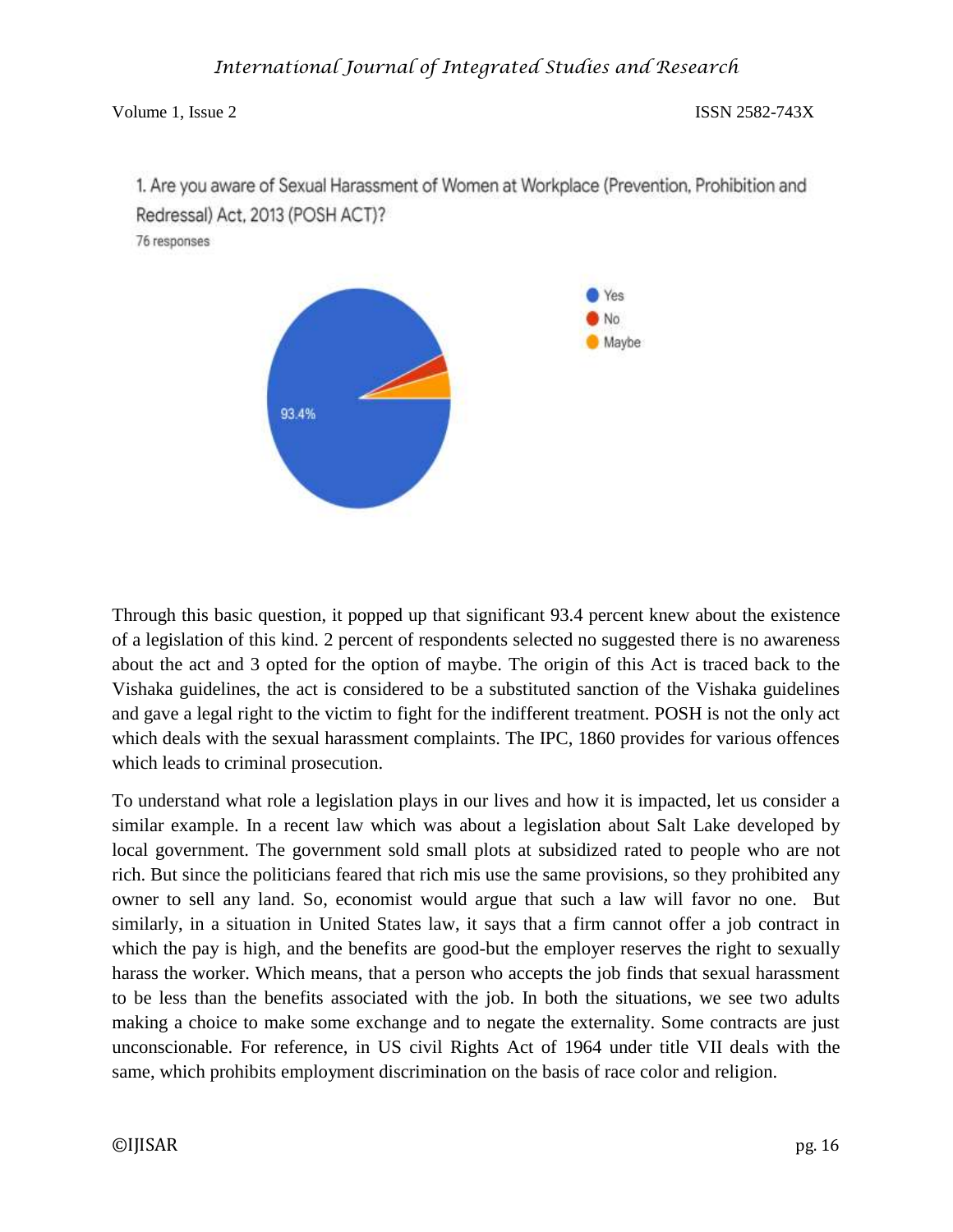

2. Were you provided training on POSH ACT and its working where you are currently employed? 72 responses

During section 19 of the POSH act which states the duty of an employer, includes under its c sub-clause that it must organize workshop and awareness programs at regular intervals for the purpose of sensitizing its employees about the provisions of the Act. And also conduct the orientation programs for every member of the Internal committee in the manner as prescribed. The question not being mandatory in nature, 72 responses were recorded, and 50 percent opted of not being provided with any training with respect to the POSH act. 41 percent claimed to have been got the training and 10 percent chose the response of maybe. The response maybe did not really make sense here, but one possibility of it could be the people who have joined recently and are not yet fully completed the course of taking the awareness program or due to the situation of COVID-19 there was a complete disturbance in the corporate sector, which might have led to this delay in providing the training.

It is the first step which every employer needs to take is primarily to create awareness. This duty of employer may seem quite small but the most significant one. If the employer does not take responsibility of taking any step to create an awareness program, then how are the employees going to realize the fine line of difference between a friendly corporate behavior and sexual assault which may hurt the sentiment of a woman. And this will also fail to sensitize the women about their rights. This step falls in a two-fold theory: primarily in sensitizing the woman of their rights and then secondly, in training the employees about the right kind of behavior. In a survey it has been found out that one of the positive outcomes of providing training to the employee is it retains the honest employee and increases respect for the employer which is increased by ten times.

To understand the situation as to why there were so many companies which did not provide training, because the part of providing training, though is mandatory in nature there is no training neither is any case reported because employee do not want to put their earning source into jeopardy by indulging in any such activity. And secondly, the believe of the employer that this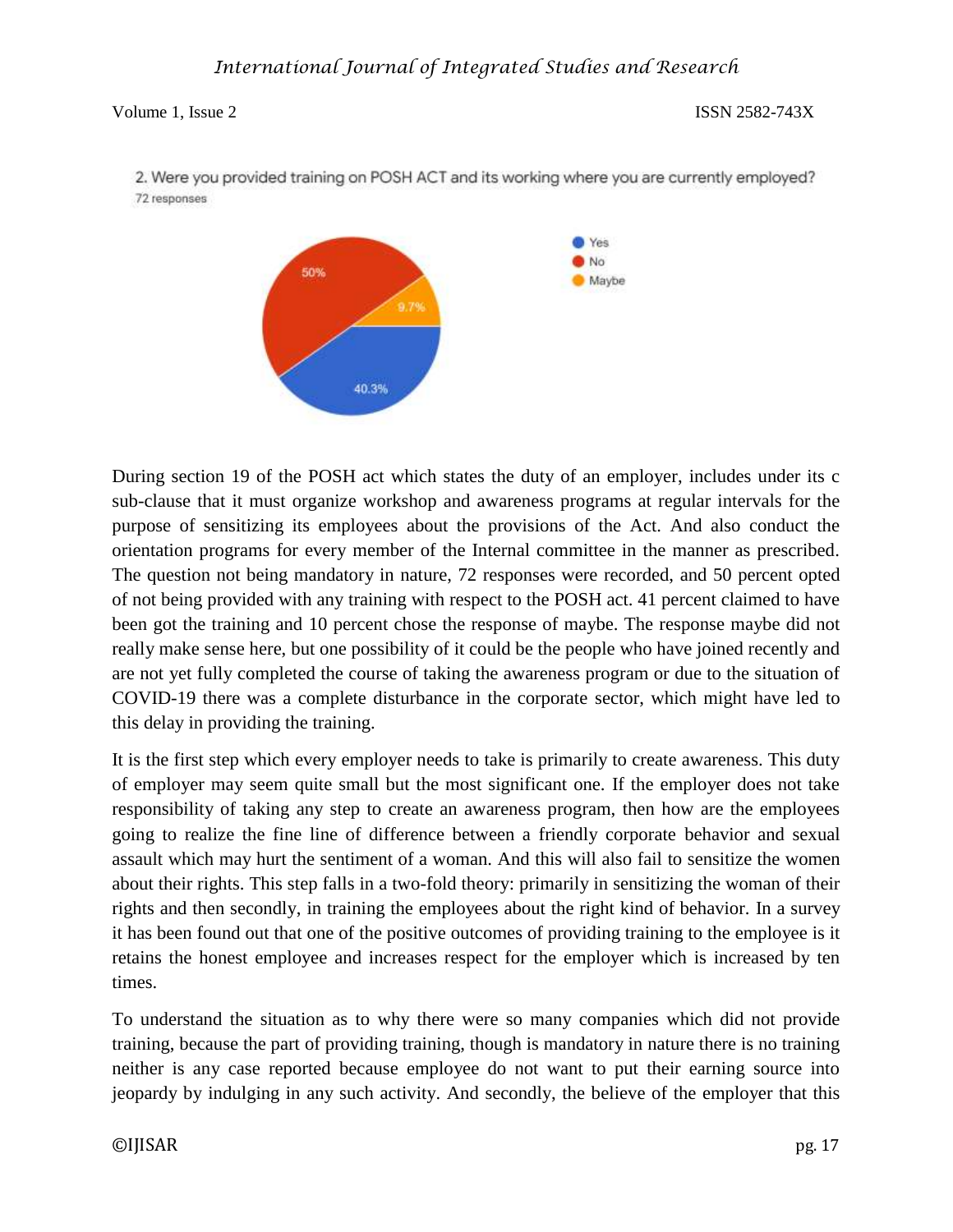Volume 1, Issue 2 ISSN 2582-743X

might just give idea to the employees to indulge in any activity which they otherwise would not have if not provided with training. According to Section 19(c) of the POSH Act, every employer if not complying with the provision, then a penalty up to Rs. 50, 000 can be levied upon the company.

The awareness programs are conducted to strongly give the message that no matter in what position you are in the company, mild to moderate jokes of sexual nature on your employee is an act to be punished. The training must be conducted for all employees of the company with no difference on designation or gender. By providing training, the company can ensure that in future the reputation of the company is not tarnished.<sup>38</sup> Failing to provide training is the first step of lack of proper implementation on the part of the employer, and government to keep a check on this. Ordinarily a woman will not approach the authorities if not provided with training, but when the assault crosses the tolerance level and leads to a criminal case, then the fact of not providing training, will attract fine and also damage the reputation of the company. There can be found two Lacunae which can be found:

- a) If an informal sector women employee faces any of such kind of harassment, then the authority to report is not directly approachable and neither she has the power and mostly do not even have the strength to fight the case, such cases even if happening remains unattended.
- b) For any company were less than 10 employees are working, now only have one option left which is to approach the Local Committee or the court. Approaching the court, will make the pace of justice as slow as it was initially.



3. Which of the following amounts to Sexual harassment? 76 responses

 $\overline{\phantom{a}}$ <sup>38</sup> Geeta Pandey, "Bhanwari Devi: The rape that led to India's sexual harassment law," BBC, March 17, 2017, https://www.bbc.com/news/world-asia-india-39265653 (accessed Dec 4, 2020).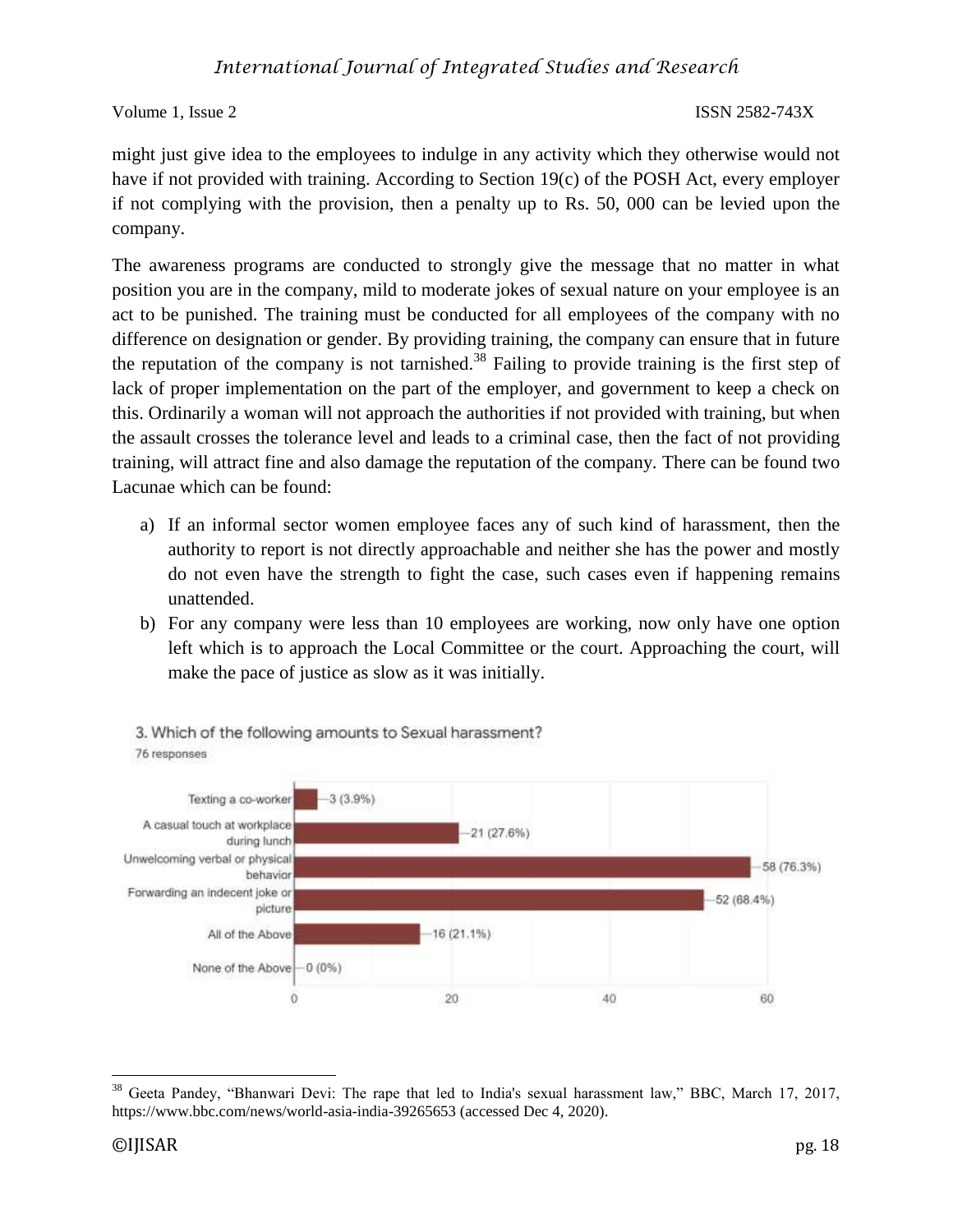Volume 1, Issue 2 ISSN 2582-743X

To draw attention about the activities which amount to sexual harassment, the following question was asked as to what according to them amounts to sexual harassment, the options were kept simple and vivid, like texting a co-worker. Texting a co-worker for the purpose of company work or pure corporate relationship is not sexual assault, however, if it crosses the line and extends to forwarding indecent jokes or talking vulgar then it amounts to sexual harassment. Since in the question, multiple responses could be recorded, 3 people believe that texting a coworker amounts to sexual harassment. 21 believe that causal touch at workplace and forwarding indecent joke was marked by 58 people.

In the case of Punita Sodhi v Union of India<sup>39</sup>, the Delhi High Court endorsed that sexual harassment is a subjective experience and depends on two understanding of the victim: what is their tolerance level and what is their understanding of sexual harassment. Men may believe that their some action may not amount to hurt the sentiments of women, and are harmless social interactions, so the view of man of sexual harassment will be vastly different and they may find that a woman is overreacting without a full appropriation.

The following is an indicative list of what behavior may amount to sexual harassment:

- Whistling, staring, sexual and obscene joke, any joke or talk which may cause awkwardness.
- Displaying pornographic or other offensive or derogatory material.
- Open taunting regarding perfection, imperfection, or characteristics about physical appearance of someone's body or shape.
- Forcible invitation for dates, forcible physical touch, or molestation; forcefully kissing or hugging someone.
- Written communication of sexual nature given in the form of letter of send through computer or hardcopy or invitations.
- Having someone expose their private parts to a woman or repeatedly staring at private parts of woman which makes her feel uncomfortable.
- Blocking movements, slurring comments, leering.
- Sexual advances or propositions, offering employment benefits in exchange of sexual favors.

Primarily, the understanding of sexual harassment is especially important, because only if a person knows what behavior wrong will is then they fight for making it right. The definition of sexual harassment giving in Vishaka Guidelines and POSH act is similar and has a broader ambit so that it does not get old with advancement of technologies, were news forms of harassments are being figured out. Only women can be victim according to this Act. The real concern should be shown by the employer and it should not be a mere farce to comply with the POSH act, as

 $\overline{\phantom{a}}$  $39$  Dr. Punita K. Sodhi v. Union of India & Ors. W.P. (C) 367/2009 & CMS 828, 11426/2009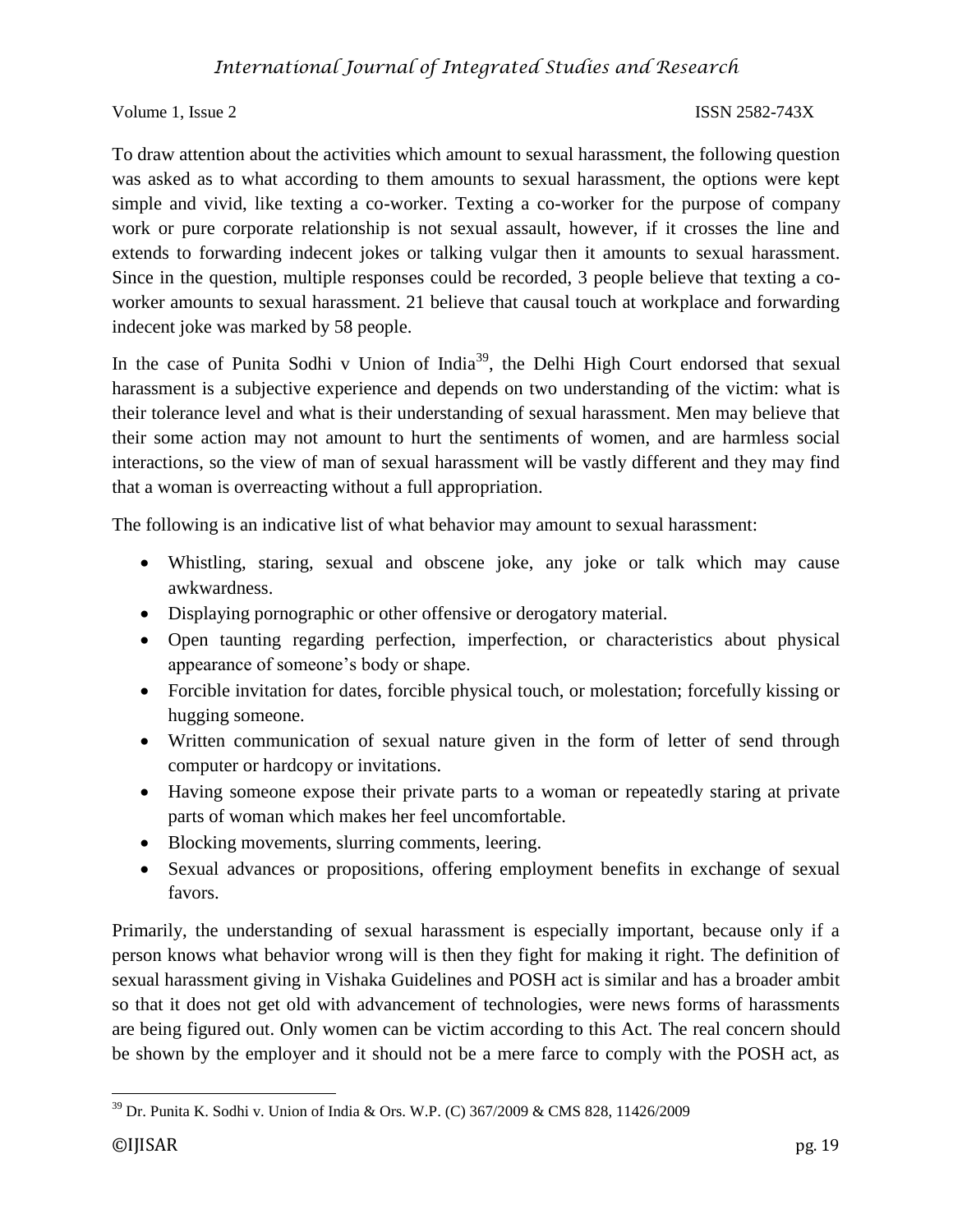directed by the Bombay HC in the case of Jaya Kodate v Rashtrasant Tukdoji Nagpur University.<sup>40</sup>



Through this question, the author was trying to analyze whether the people filling out the survey are aware of whom to fill the complaint with him or whom to report. 50 people believe that internal committee should be approached primarily, and the other options chosen are not valid as per the eyes of the law. they may approach the same to seek counselling and comfort (which is your friends, or boss or any senior management etc.) The laws of sexual harassment are now 7 years old, and there needs to be a review of the members of the internal committee must be done. The law has done a significant role in creating awareness about the laws and gives confidence to female employees to report any averments.

The power of taking major decisions with respect to the investigation process, documenting evidence, collection of evidence, calling of witnesses, examining the parties and their conduct. The change is also required with respect to the penalties which shall be levied upon the guilty if proven.

Employers should also focus on helping their new members develop soft skills in terms of dealing with the complainant and the respondent. ICC is the authority within the company to which all the issues of such nature must be communicated. The composition of the ICC is discussed in the theoretical framework with the most significant part being it is headed by a women chairperson who is placed in the highest designation and more than half of the members

 $\overline{\phantom{a}}$ <sup>40</sup> Jaya Kodate v. Rashtrasant Tukdoji Maharaj Nagpur University (2014 SCC OnLine Bom 814)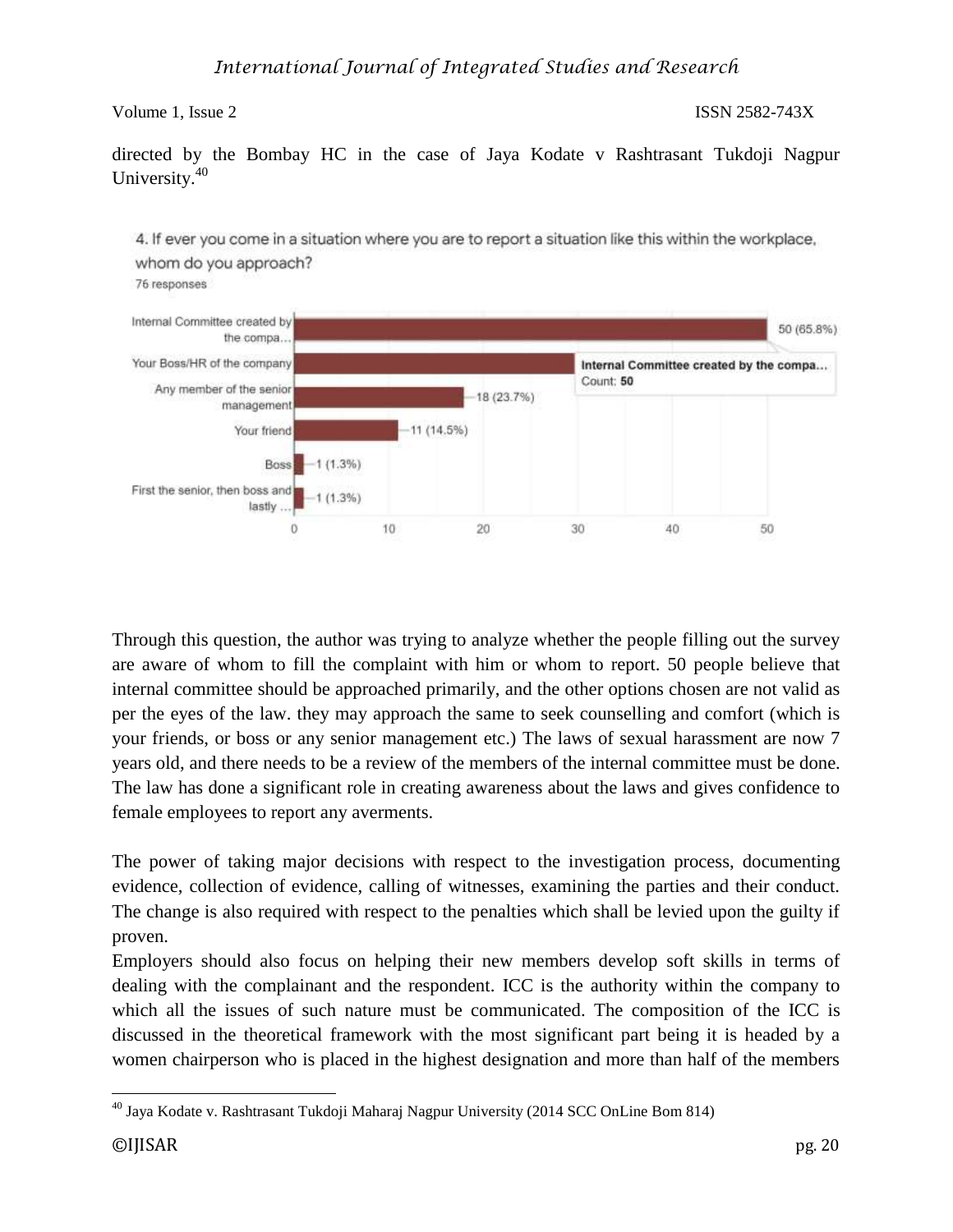of the committee must be women with one external member mostly related to the NGO or doing social work. A complaint with the ICC must be filled within 3 months from the date of incident and in case of series of events, the 3 months period will start from the date of last incident. However, in case of sufficient cause of delay then the same may be accepted. If the employee who has filed the complaint wants to settle the dispute, then conciliation may also be adopted for resolving the dispute. The IC and LC are equipped with the power to suggest the following to the employer to provide interim relief: transfer either the aggrieved or the accused to any other workplace; granting leave to the aggrieved woman for a period of three months in addition to her contractual leave (this is done to help the women restore her psychological balance; the employer may be directed to stop the accused from reporting on the work performance of the aggrieved woman and on writing the confidential report.

With respect to confidentiality, the employer may request new members to be acting as observers to the functioning of the ICC just to ensure check and balance. This change of adding an observer is not an easy process. When the people could not adjust yet to the old laws, there has come a time to change the ways in the ICC is already functioning. In the suggested change their will be much difficult which will arise, primarily to understand how the entire system of law will work after the change. The disparity with respect to the members and their tenure is decided by the employees and can they be increased by their discretion? Does the employer understand the role of a presiding officer and understand it with that preciseness which will help the aggrieved women and the risk associated with such role? Is the external member appointed by the employer and who decided their tenure? And who needs to change the external member and what are the qualifications other than being devoted to the cause of woman justice.

The Bombay high court in its ruling even ordered that it has no interference with the order of punishment passed by ICC with respect to sexual harassment complaint unless the decision passed is highly disproportionate.<sup>41</sup> The decision is not about the interference of court and the related ifs and buts with respect to it, but it is with respect to the unchecked power and reaffirms the jurisdictional capacity of the ICC. But the whole point lies that is the decision taken by the ICC or the decision is taken by the employer on the suggestion of the ICC? Is the employer vested with the power to overrule and overpower the judgment of the ICC. There are many uncertain and unclear events.

 $\overline{\phantom{a}}$ <sup>41</sup> Vidya Akhave v. Union of India and Ors. (Writ Petition 796 of 2015)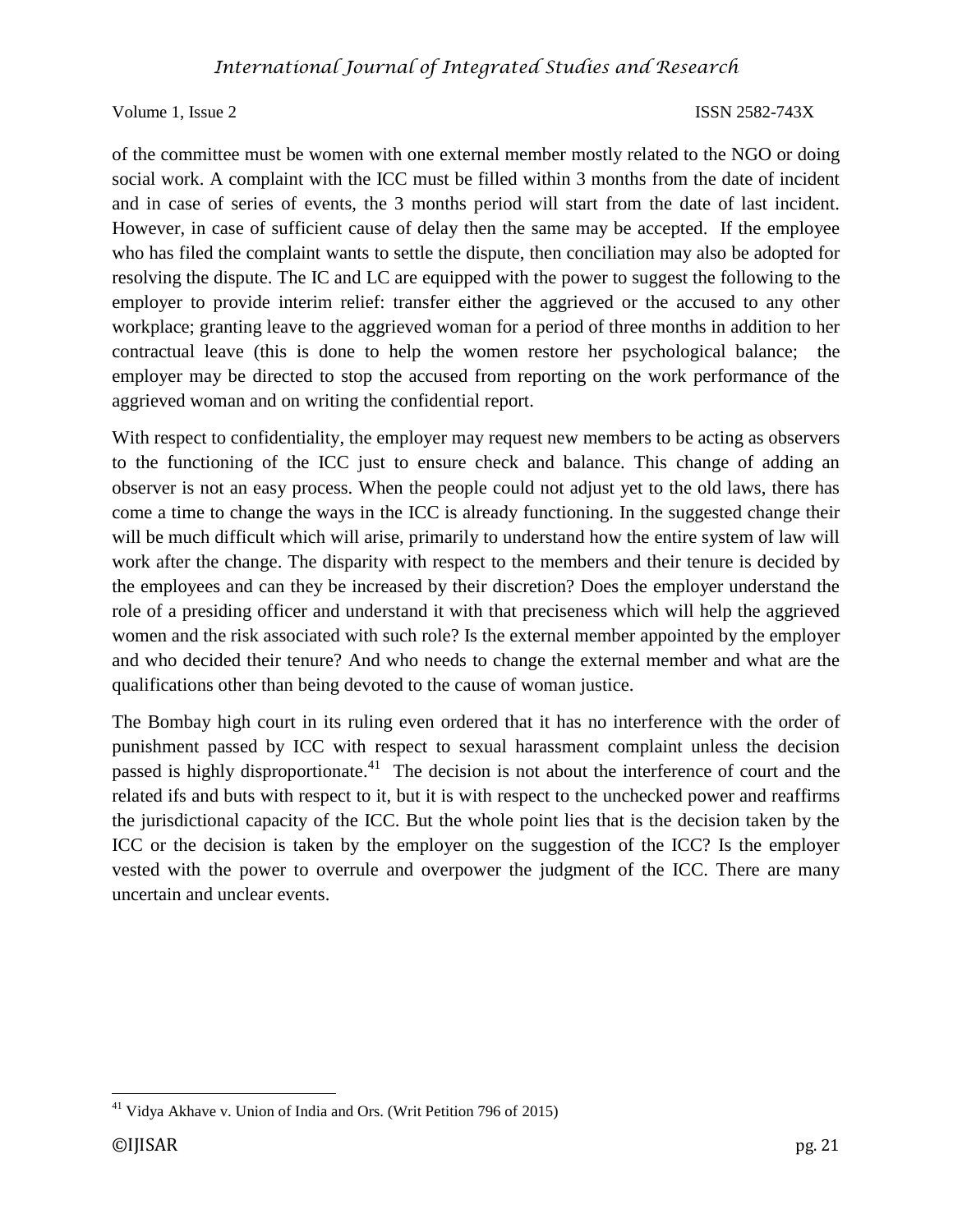

5. Is unresponsiveness of the available channels leading to not reporting of enough cases? 76 responses

By asking this question, the author proactively wanted to know is one of the primary reasons the employees refrain from complaining is the idea that justice will never be served, and they will only attract embarrassment and awkward situation. With this point of reasoning 46 percent agree and 19 of the people agree strongly. An ICC even does not have the power to start the inquiry proceedings without the nod of the employer. Coming to a hypothetical situation, A is constantly harassed by B by stalking, verbal comments and touching inappropriately. A has no witness of the same, but C, the employer is aware of the situation. A decides not to file the complaint as she was certain she will not be able to prove it. C can act but will certainly not jeopardize his/her position in the company or the reputation of the company. The situation goes unanswered due to two primary reasons, lack of evidence with the victim and lack of pro-active nature of the employer. In 13 countries surveyed by research group Ispos MORIS, respondents thought that roughly 39% of women have experienced sexual harassment at work, but in reality, on average of 60% women have. $42$ 

Every company is required to draft their own set of regulation which shall guide the implementation of POSH in their company. To name one, Parimal Housing Finance<sup>43</sup> in their guidebook, gave the power to the company to initiate a Suo motto action in case they became aware of commission of a sexual harassment case, and in the absence of a formal complaint from

 $\overline{\phantom{a}}$ <sup>42</sup> Yatti Soni, " POSH challenges for startups", (7Mar, 2020) https://inc42.com/features/posh-challenges-arestartups-safe-working-havens-for-women/

 $43$  supra at 38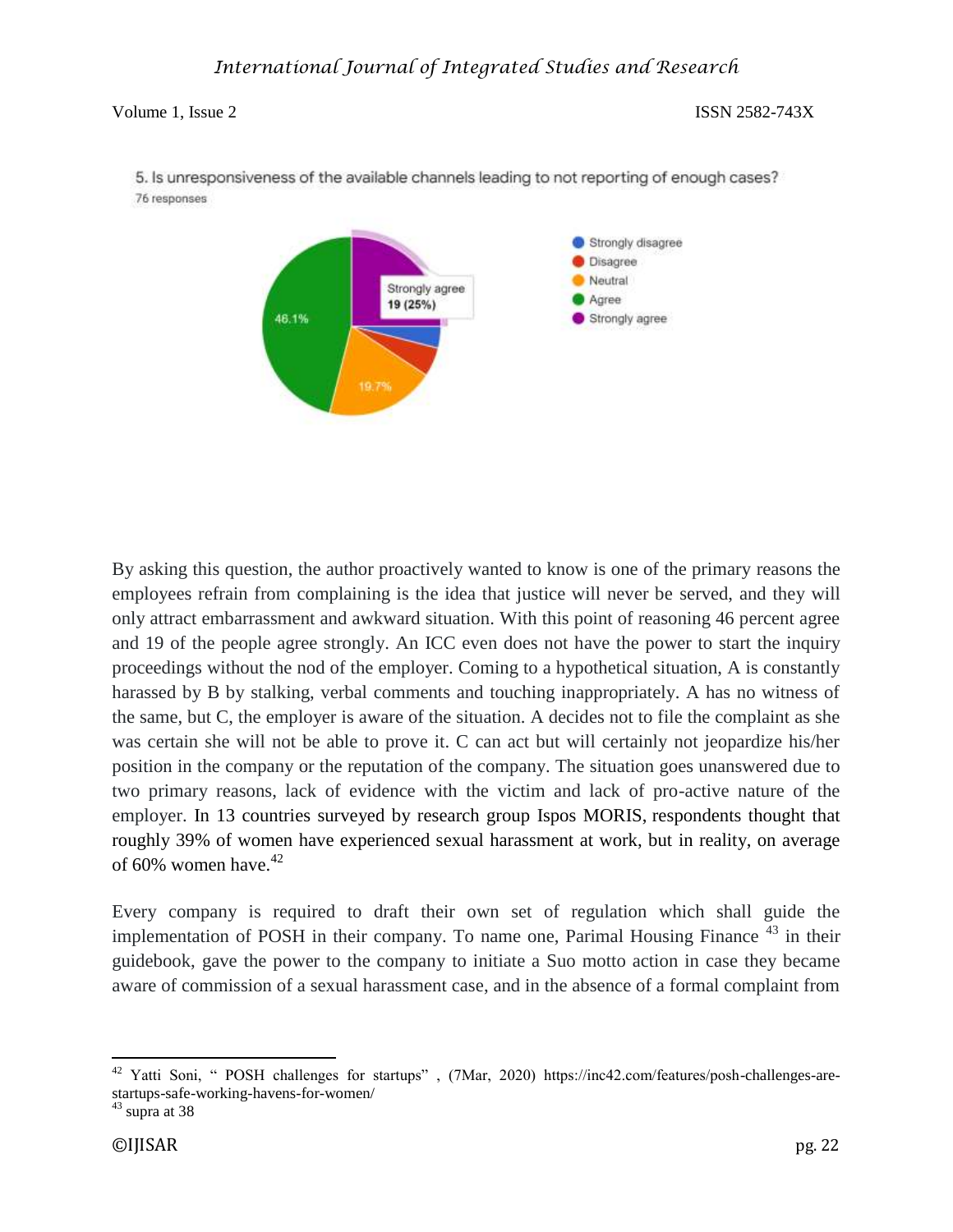the employee. This is a proactive step. As per the POSH Act, the ICC cannot initiate any such Suo motto action, but employer can and help the aggrieved woman.

Let us clear one thing out, the authority to hire, to punish and to terminate the services is the employer, and not the IC. So, what role  $do^{44}$ es the ICC really play? The role played to only guide and the ultimate decision lies with the employer. ICC is not the disciplinary body, but it is the redressal mechanism.

Unresponsiveness of the channel can mean any of the following:

- a) The employer not taking any action even after the report of the ICC
- b) The employer not taking Suo-motto action even after having knowledge of happening of any such event
- c) Lack of proper training of the ICC which ultimately results in the delay of procedural understanding and measures, leaving the aggrieved woman with no way out
- d) Difference of reality in paper and in actual: implementation of POSH act on ground is not yet complete and complied with in many organizations. In government offices especially there is no clear understanding of the act.
- e) Lack of any procedure for appeal after the decision of ICC. So, if the situation turns out that the victim is not believed by the ICC, no matter how much truth she is stating. There is a standstill. The labor tribunals will not entertain a case like this. And going to a court with no evidence sounds unintelligent. So, there is a void between going to ICC, then no appeal, and going to the Criminal system of courts.
- f) A biased ICC panels
- g) Under the authority of this Act, all the companies are required to submit a report on the dealings of the case filled under POSH act. But many states have not claimed this authority yet, leaving the option open to the companies to act in their whims and fancies.
- h) Lack of a sound policy of sexual harassment or its reporting in the company
- i) The reaction received in case the alleged perpetrator is holding a senior management position in the company
- j) Lack of stricter penalties. POSH provides for a punishment of only transfer demotion or termination of services. A charge like outraging the modesty of woman under Section 509 of the Indian Penal Code, 1860 attracts a jail term of 3 years and/or fine.

The channels available to a woman employee is approach the boss and they approach the ICC or approach the ICC directly. Either ways there are two blocks here the ICC and the employer. Most situations go unreported on the way they are treated. The only suffered loss is not looked with empathy or compassion but as shame, shame for raising a voice. The total

 $\overline{\phantom{a}}$ <sup>44</sup> Government of Telangana, T-SheBox, http://www.shebox.nic.in/user/faq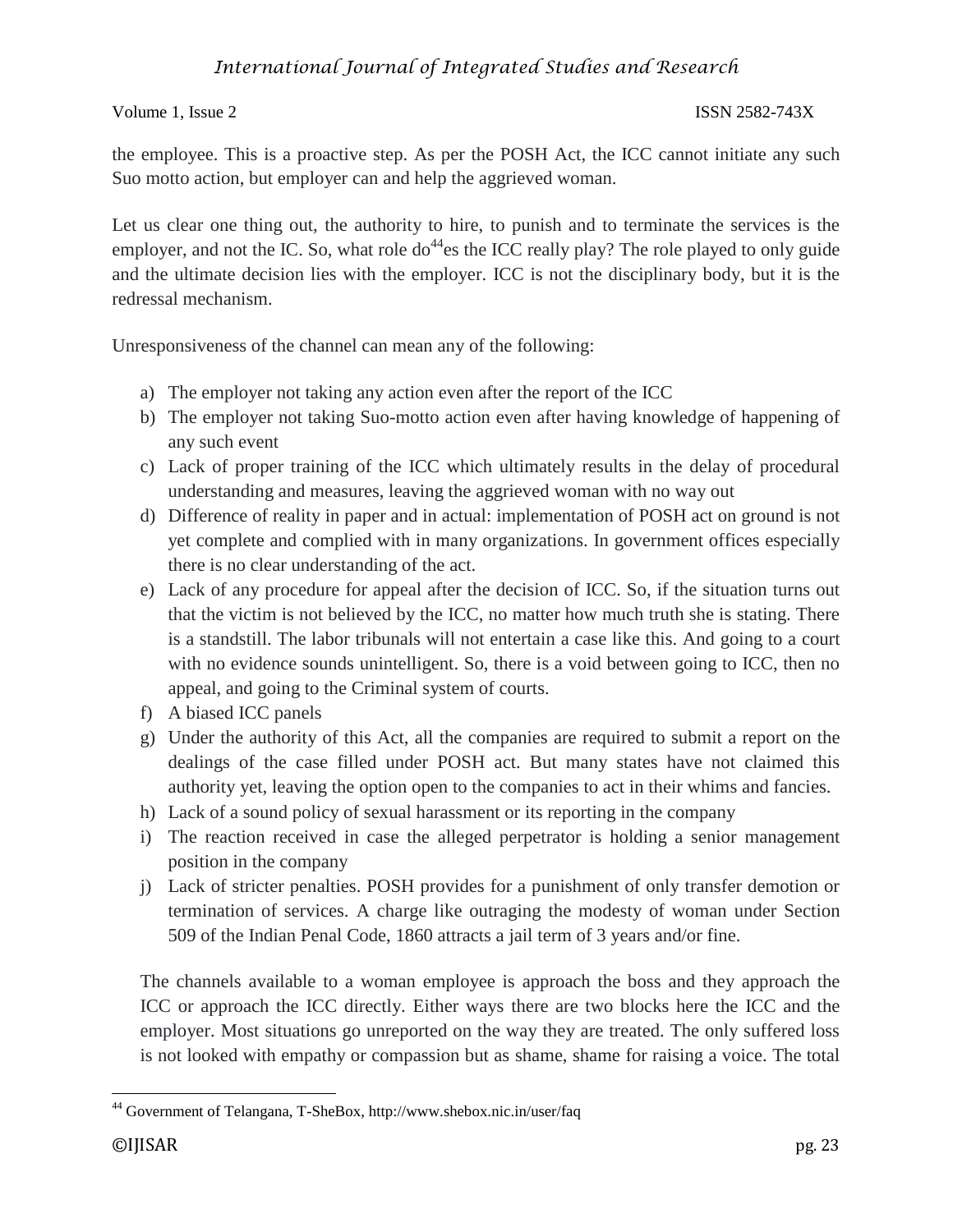number of cases reported in financial year 19 is 675 and in 2020 it is 657.<sup>45</sup> Will this data be really reliable that in a country with 1.26 million registered companies<sup>46</sup> only 657 complaints were reported? The reduction of case can be due to two reasons: unresponsiveness of channels or improving upon the behavior due to compliance by the company to POSH.

6. The act does not specifically provide for what qualifies as an evidence for sexual harassment. Do you see that as a shortfall of the act?

76 responses



In determining the fate of a case or complaint, it is important to have some evidence and that those evidence are acknowledged by the authorities in favoring the rightful complaint of the aggrieved women. But considering the nature of the act, it considers the offences which often is a conversation within two people, where it is difficult to accumulate prove. Because someone maybe asking sexual favors in a lift which was shared by two people, where no third person is present, there are no cameras, the conversation so happened is not recorded. So, what grounds will the ICC have to believe upon the truthfulness of the complaint. On similar lines, it will be so easy to file a frivolous complaint. There can be no system of checks and balance on this, because what we are talking about is extremely private in nature and not everywhere does a woman go around with recording on or with spy camera.

So how does a woman prove that the employee was constantly staring at her and making her feel uncomfortable. Under the lunch hours, the employee tried to grab the woman from her thighs but from under the table. Verbally, the manager demanded sexual favors, no text, no email, the proof of the offense is a challenge in such a situation. POSH recognizes the offences which take place in isolation and 64.5 percent of the people who took the survey believed that not having proper guidelines for collection of evidence is a shortfall under this act.

 $\overline{\phantom{a}}$ <sup>45</sup> Nasrin Sultana, https://www.livemint.com/companies/news/sexual-harassment-cases-see-a-marginal-decline-inindia-s-largest-companies-11599384167896.html

 $^{46}$  http://www.mca.gov.in/MinistryV2/incorporatedorclosedduringthemonth.html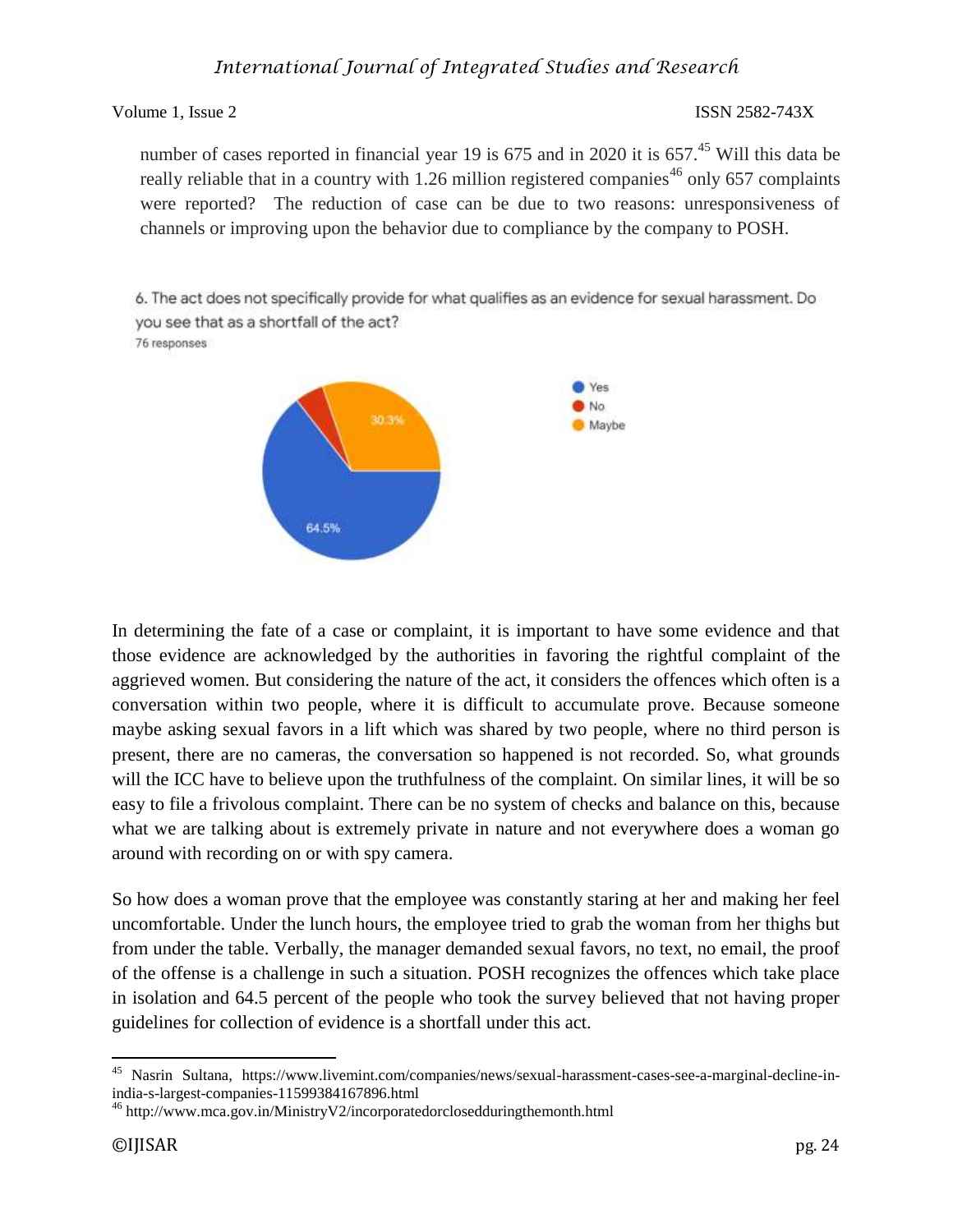### Volume 1, Issue 2 ISSN 2582-743X

POSH does recognize evidence but having Indian Evidence Act not being applicable on this what qualifies as an evidence and what not is left to the discretion of the ICC. There is no proper method of how the evidence should be collected, stored, documented, etc. Indian Evidence Act of 1872 was enacted with the intention to show the necessity of an evidence to prove the existence of a crime being committed. Under the POSH Act this criterion is not required. Thus, a complaint can be registered without any evidence and often a case/complaint is registered on the testimony of the victim.

This issue can be argued in a two-fold manner one from the side of the victim and one from the sign of the accused. From the side of the victim, this is a great privilege because for accepting a complaint of sexual harassment a proof is not required but mere existence of sexual harassment. And the law functions on the principle of natural justice, it does not have to be proved like every other case, that sexual harassment happened beyond reasonable doubt, but mere existence of probability of the same, is sufficient.

The ICC has to abide by the principles of natural justice and according to Section 7(4) of the POSH Act<sup>47</sup>, both the parties are given a fair opportunity to u forth their stories. In case the complainant has brought forward any witness, a cross examination of the witness will be allowed. The doctrines of natural justice are individual rules which have been manifested by the judges as being the protection of the rights of the human being on the way to the arbitrary practice that may be implemented by a judicial or quasi-judicial authority for hindering those rights. Audi altera partem is the maxim used to provide a right of fair hearing, and it is only after both the parties have rightfully presented their case, then the ICC will take any decision. In case of Debjani Sengupta vs. Institute of Cost. Accountants of India<sup>48</sup>, the principle of natural justice must be mandatorily followed else it renders the judgment null and void.

A complaint of sexual harassment attracts mostly a victim favored opinion and understanding and thus it states to be not treated as an empty formality but dealt with precision and utmost dedication. Merely because a person cannot proof his case, should not silence the aggrieved from raising a voice. Often the character of the women is often used as an argument by the respondent to prove the complaint incorrect. In this Supreme Court in case of State of Maharashtra vs. Mudukar Mardikar $49$  was clear of its opinion dating back to 1991. The argument that a woman was unchaste so her testimony should not be accepted was bluntly rejected by the court. The Bombay HC had rejected the testimony of the woman which was overturned by the SC.

 $\overline{\phantom{a}}$ 

 $47$  Section 7(4) of the Sexual Harassment at Workplace (prevention, Prohibition and Redressal) Act, 2013

<sup>48</sup> Debjani Sengupta v. Institute of Cost Accountants of India 2019 SC OnLine Cal 734

<sup>49</sup> State of Maharashtra vs. Mudukar Mardikar , AIR 1991 SC 207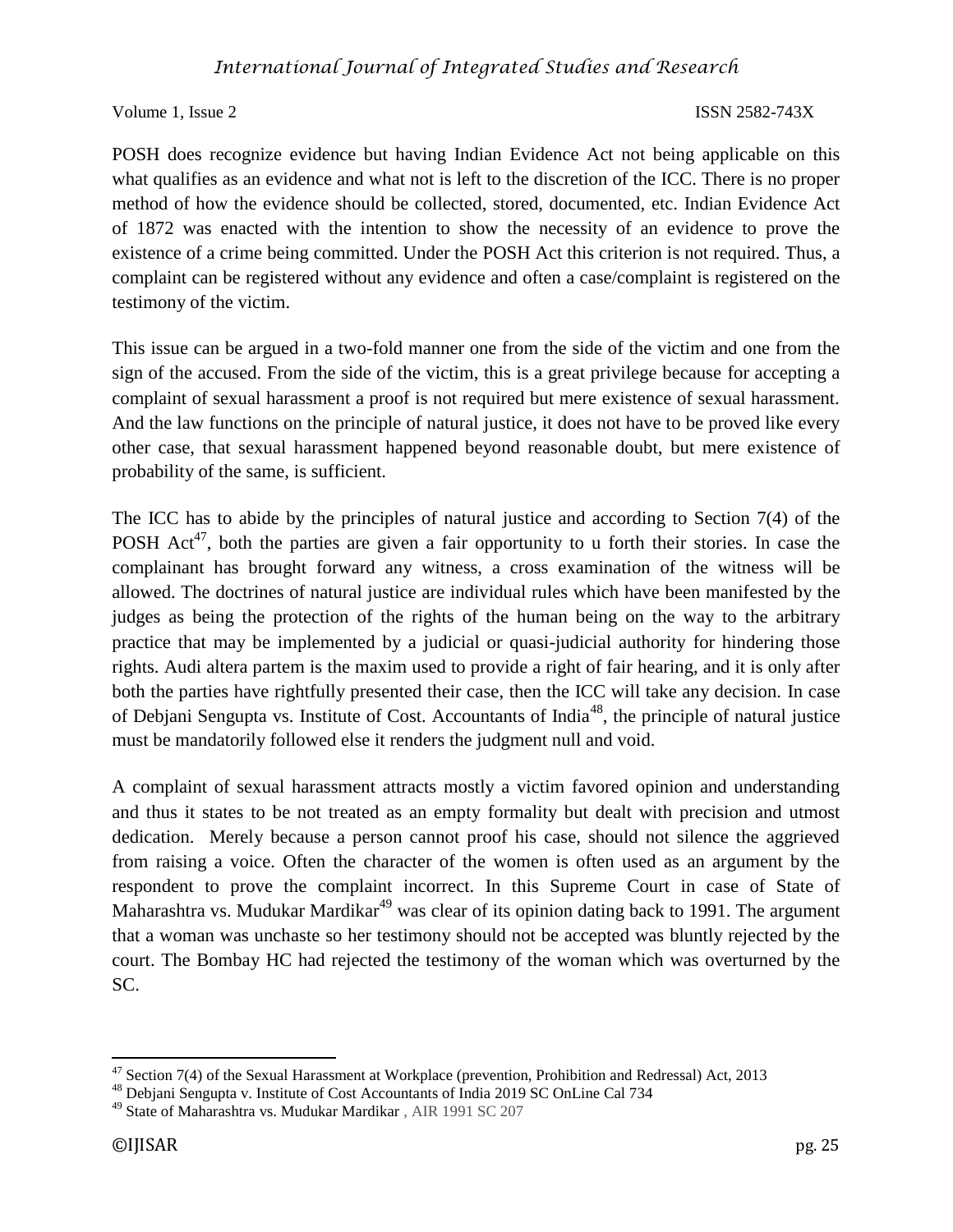In a situation where the ICC is not convinced by the Complainant's testimony, the ICC can summon witnesses and substantiate evidence. If the committee considers that there is scope to question the Accusers statement, they can additionally conduct an internal inquiry. If the Respondent at this instance discredits the Complainants deposition with reasons like being motivated, or any personal enormity or the relationship once shared now gone wrong then the Respondent has to prove these accusations against the woman.



7. What According to you is shortcoming of the Act which results in increase in number of cases? 76 responses

Considering the constant decrease in the number of cases of reporting, it is hard to believe that woman is using the methods which are given to them for the purpose of reporting the cases. One of the major flaws is the act failing to cover the cases retrospectively, as quoted by the framers of the Vishaka guidelines. As the criminal law provides for a period of limitation of two to three years, whereas POSH Act covers a timeline of three months and in case of recurring events then three months from the occurring of the last event of such nature.

Mostly sexual harassment is against a person and that person often responds by filing of counter complaints or dismissing the services of the complainant and or indirectly, directly creating a hostile work environment. This is a tough call for women approaching the system because more than you gaining justice and punishing the wrong doer, you have a chance of losing, losing your self-respect, the job, etc., Having no provision with respect to this, makes it a tough decision to approach the system.

40 responses recorded suggests that all the above-mentioned reasons is adding up to the failure of the act: implementation of the Act, not having retrospective effect and fear of not receiving proper treatment. There was only vote which suggested that none of the above amounts to the shortcomings of the act. Another glaring reason for which the implementation part has taken a setback is because the onus of implementation is on the employers, and the state has relived itself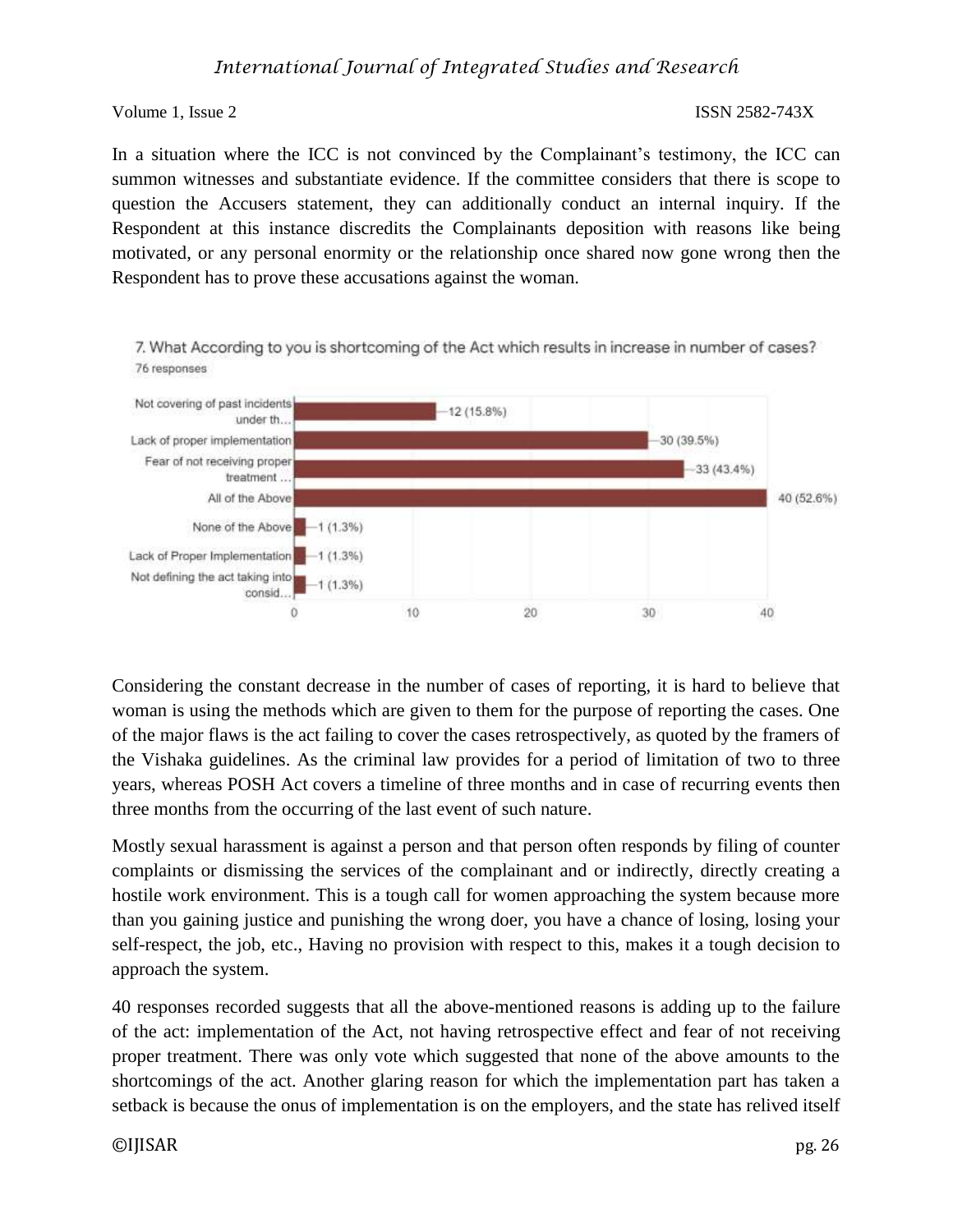Volume 1, Issue 2 ISSN 2582-743X

from all the responsibilities. State is majorly out of the purview of responsibility, the companies which had to register with the state is only implemented in the state of Telangana and Maharashtra. The time frame for LCC to be notified about the case, punishment for government officials failing to comply has no mention in the act. The role of the state especially the state government is negligible in terms of ensuring the enforceability of the Act.

Starting from 1997 to 2017 some major sexual harassment at workplace cases were reported. The industries are vivid and includes private sectors, government bodies, media houses, IT sectors, etc. the struggle and the power of the people is of sheer importance. Some of the cases to name:

- a) Gopal Kanda who was the former Haryana Minister, where an airhostess committed suicide and accused the minister of sexual harassment and the minister was later charged with abatement to suicide. And then the minister rendered his resignation. The sad part is sexual harassment at workplace was not used as a mechanism and under the criminal law, the accused is out on bail. $50$
- b) Against the former SC judge, Ashok Kumar Ganguly<sup>51</sup>, a blog was shared by the former law student intern. No complaint was lodged and taking cognizance on the blog, the SC took cognizance and ordered a probe, but no action could be initiated under the POSH act, because the judge was already retired.
- c) Tarun Tejpal, the founder of Tehalka was alleged to have sexually harassed a woman employee in a hotel room in Goa. The trial is going on.

Some more leading cases are KPS Gill, former Punjab Director General of Police, Phaneesh Murthy, executive at Infosys, David the head of Penguin from the Canada division, Shaimak Davar, the Bollywood Choreographer. There is no way which has changed in intimidating coworkers, which is highlighted by the Sexual harassment act. In a survey conducted by putting forward questions to 6,047 participants in various cities by the Indian National Bar Association. One of the questions which was put forward in the survey was if the ICC dealt fairly with the complaints presented to them, 67 percent of the respondent replied with  $\cdot \cdot \cdot$  no".  $52$ 

In yet another survey in 2018 conducted by Martha Farrell Foundation and Society for Participatory Research in Asia conducted survey for  $655$  districts in the country.<sup>53</sup> They found many districts had failed to establish the committees or constitute them in line with the

 $\overline{\phantom{a}}$ <sup>50</sup> India Today webdesk, "airhostees committed suicide amindst sexyal harassment compliant" (25 Cot 2019) https://www.indiatoday.in/india/story/geetika-sharma-air-hostess-suicide-gopal-kanda-harassment-1612964-2019- 10-25

<sup>51</sup> Apoorva, "Supreme Court gags media from reporting MP judge sexual harassment case," Livemint, October 28, 2014, https://www.livemint.com/Politics/Lcsq8tvm5VHNJLmvg95xIN/Supreme-Court-gags-media-from-reporting-MP-judge-sexualhara.html (accessed Nov 23, 2020).

<sup>52</sup> INBA, "Sexual Harassment at Workplace", Indian national Bar association, 2017 https://www.indianbarassociation.org/wp-content/uploads/2017/07/Garima-1INBAs-Book.pdf

<sup>&</sup>lt;sup>53</sup>Martha Foundation, "RTI survey on POSH" (Oct 23, 2018) https://www.marthafarrellfoundation.org/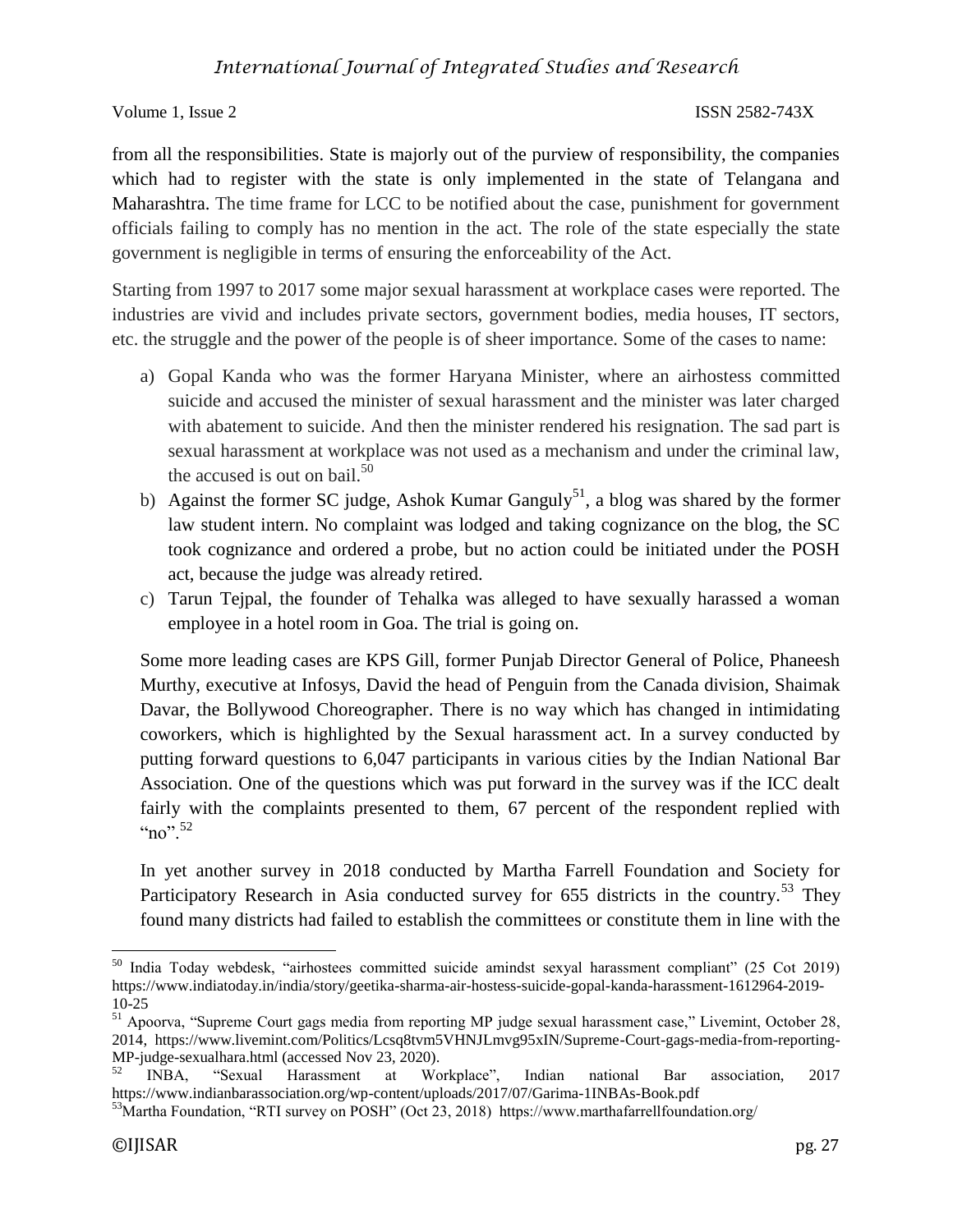Volume 1, Issue 2 ISSN 2582-743X

legal provisions. Even where they existed, it is difficult to find any information on websites or public spaces displaying their names and location. The study highlighted that there is a lack of responsibilities among the committee members, showing lack of capacity of the ICC to handle sexual harassment complaints. Of the 655 districts, 29 percent replied with having a LC and 15 percent highlighted of having no knowledge of it. The majority decided to opt out of the question.

Even in metropolitan cities like Delhi and Mumbai, LC is not constituted in every district and in Mumbai in May 2020, they received complaints as low as five, and that too from the formal sector. Government as an employer and as an implanter is failing to comply with the provisions. Only in the government sector including state and center, there are more than 3 million women workers working ranging from community health worker to as a cook or as a sweeper. When asked about reporting, they would respond with no knowledge of how to go about it.

The reasons are vivid when there is no reporting of cases which ranges from fear of losing their job and then feeling like a taboo at work and home, lack of confidentiality, lack of support and lack of proper management on the IC. to fight the case of sexual harassment, the accused often files the reasoning of lack of motive of the accused. However, it is pertinent to note that intent is not required to be proved, the action if malafides is enough to act for punishment. The part of this act is not aware of this and thus not knowing that intent is not necessary.

The composition of ICC includes that a senior level women employee to be the chairperson of the committee, but there is no provision to deal with the situation where there no women present at such senior level. Added to this, there may not even sufficiently number of women to constitute the committee. In case of two employees working at the same company, one accused and one member of the committee, can still unbiased judgment be expected. As in the case of Somaya gupta vs, Jawaharlala Nehru University and Ors.<sup>54</sup>, the court held that even if there is a mere apprehension in the mind of normal person then the ICC shall not conduct the enquiry, but who checks it. All these questions are raised only when the case aggrieved goes for appeal in the court. There is also no provision laying down the credibility and expertise of the members who would constitute the committee. The training and capacity building of these members has not been spoken about either. It is also worth noting that the procedure of enquiry and complaints committee procedure is very cumbersome regarding the documents and paperwork.

For a multinational company, having more than 100 offices or branches in the country, where the Act requires the commission of ICC at every level, it is impossible to cater to this demand

 $\overline{\phantom{a}}$ <sup>54</sup> Somaya Gupta v Jawaharlal Nehru University and Ors. 2018 (159) FLR 390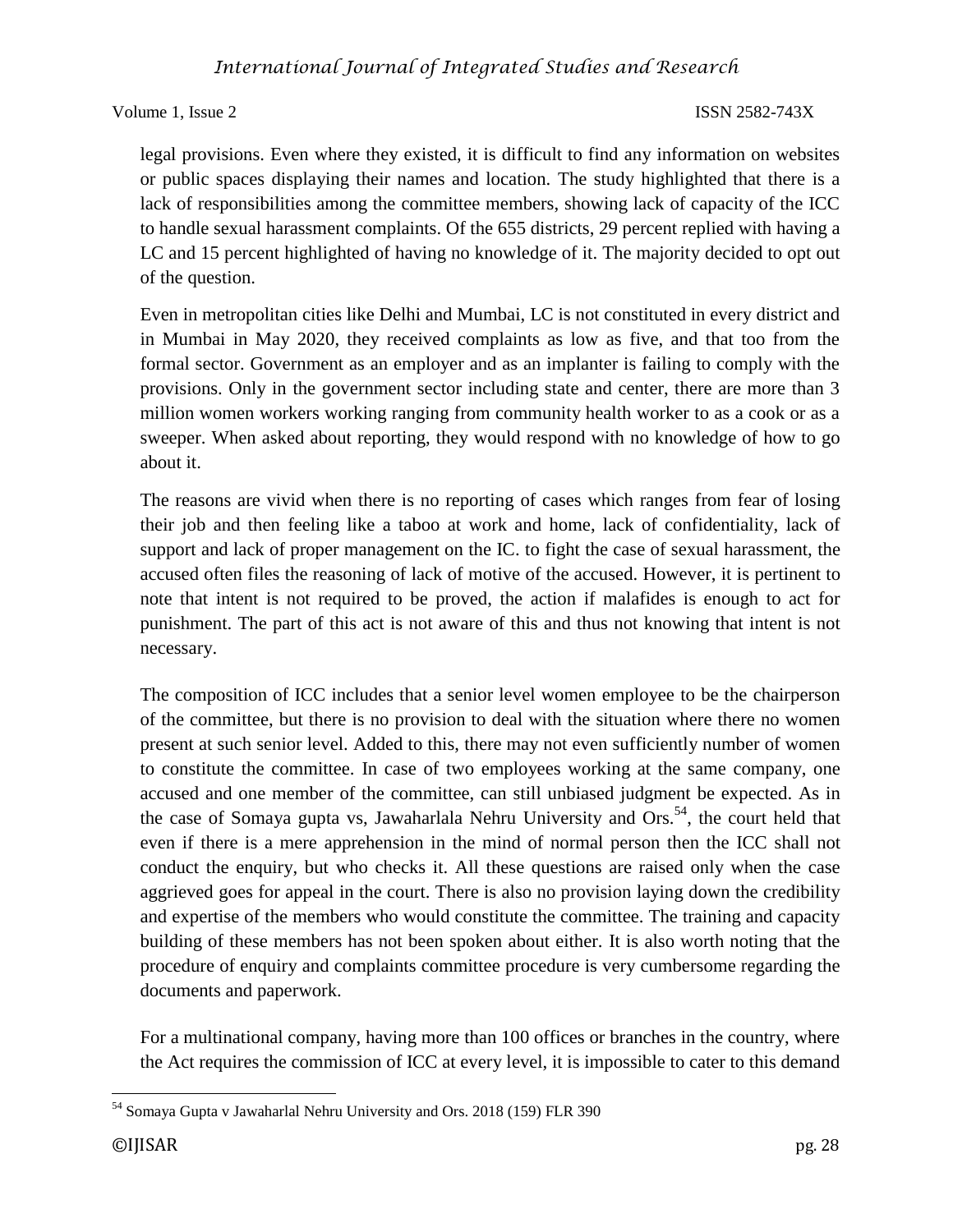Volume 1, Issue 2 ISSN 2582-743X

due to resource and financial constraint. This suggestion of the POSH seems unrealistic, but how otherwise can this be balanced. The budgetary allocation for the committee and its functioning must be clearly mentioned in the Act. Here the role of company law must also feel because no guidelines as to management of funds with this aspect is a blackhole dug deeper.



In collecting response to question with what the employer of the government should do, 95 percent of the responses were directed to creating awareness and having proper implementation procedure in place. In the case of Usha Padmini and Ors. Vs. State of Karnataka & ors.<sup>55</sup>, the HC clarified that in case a situation has been filled and has been investigated by the ICC, where the ICC finds no merit then filling a same complaint on the same ground in criminal nature is considered to be unjust to the court and the accused.

Mentioning this case, is an attempt of the author to provide that how important it is for the law to clearly put forward its point and for the ICC to have an unbiased and proper and fair hearing, because it is justice and matter of life we are talking about. Some additional suggestions which were made were in case of serious affect on the victim, the free treatment of therapy for the victim borne by the company. Some suggestions were also directed at making the act gender neutral. The rationale behind it could be when everyone we are preaching equality and nondiscrimination, having such a legislation is simply believing that no harassment is committed

 $\overline{\phantom{a}}$ 

<sup>55</sup> Usha Padmini and Ors. V State of Karnataka MANU/KA/0584/2019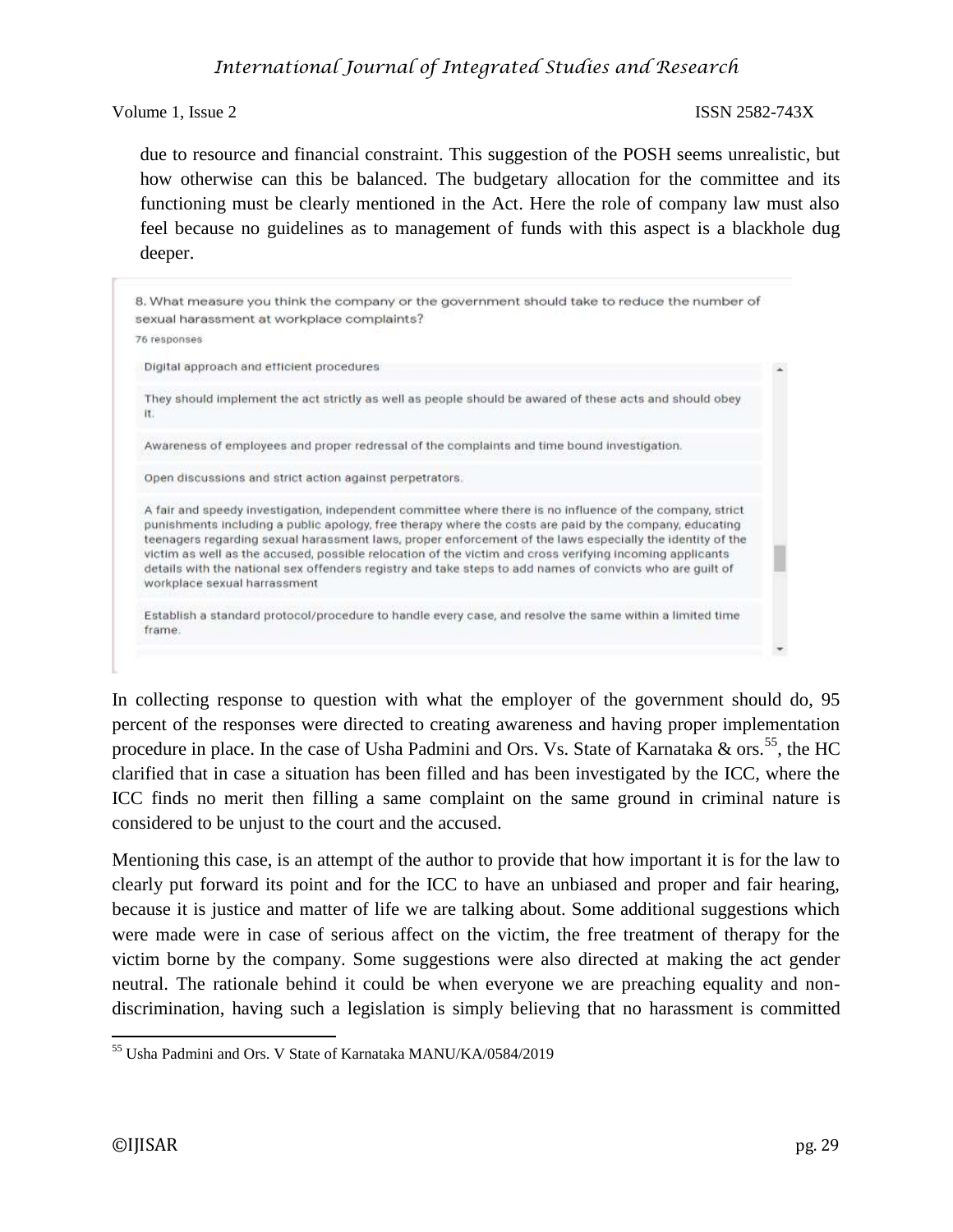towards the man community, may be irrational. Some of the suggestions are already in force which is a sign of the non-awareness about the act.

### **CHAPTER V: CONCLUSION AND SUGGESTIONS**

### **5.1. ANALYSIS OF THE DATA COLLECTED**

Through the research the data collected clearly suggested that more awareness needs to be created amongst the people primarily to be aware of their right and to refute when the same is violated. The aim was mainly to identify the shortcomings of the act which is resulting in woman not using the available mechanism even if it is providing speedy redressal. The shortfalls identified are:

- a) Lack of implementation and zero role of government in helping the working woman.
- b) Not having proper evidentiary rules
- c) Not applied o cases retrospectively
- d) Lack of training
- e) Lack of effective functioning of the ICC.

### **5.2.SUGGESTIONS**

Some of the suggestions based on this empirical research are as follow:

- A) The Act only covers the incidents which happened on or after December 2013. The incidents which happened previously is not under the ambit of this act. During the #MeToo movement, numerous such cases also came into light but where not backed legally due to this shortfall. The only remedy which one can now think of is to increase the timeline of three months of filling the case. The time barred complaints need some sort of protection under the POSH Act.
- B) A clear guideline with respect to who qualifies as an external member to be appointed as the ICC must be mentioned in the act and must be adhered to. This is because, in a situation before the Rajasthan HC, the appointment of a lawyer as an external member was challenged, which created ambiguity on the appointment of external member of ICC.
- C) The tenure of the members of the IC is three years, but it may so happen that the members retire during an ongoing investigation. The act remains silent in a situation like this. So the provision must be created which will either let the same member act as judge in the case until it has finalized its report, else it must brief the newly appointed members about every details of it, resulting in non-compromise of the situation of the victim.
- D) The court interference should not be limited only to appeal but also jurisdiction during conducting the investigation, acts like Suo motto cognizance should be included primarily to give confidence and to have a superior authority have a check. Every decision of the ICC must be impartial, based on the principles of natural justice as held by the Delhi High Court. Even if the biasness of even one member of the ICC is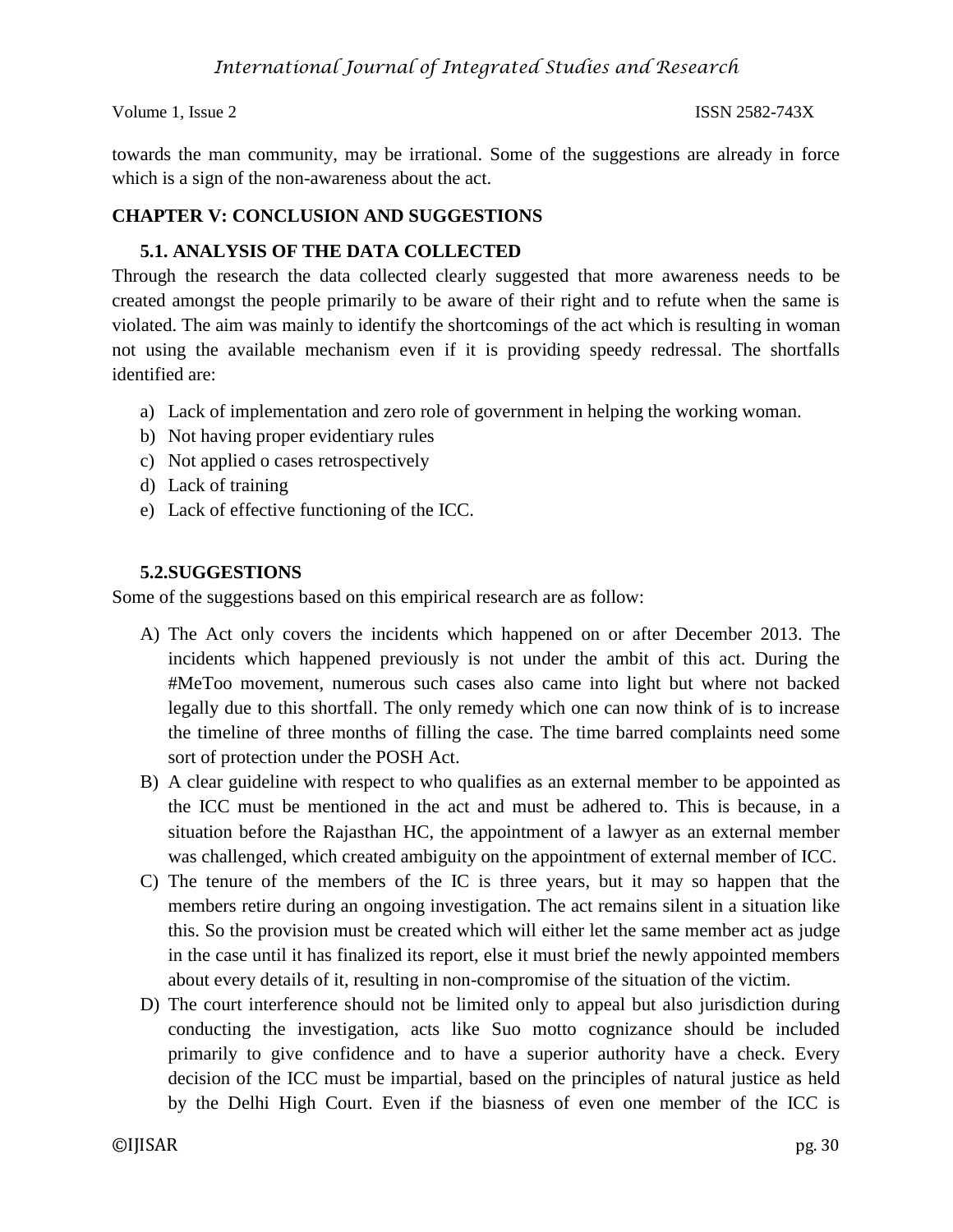Volume 1, Issue 2 ISSN 2582-743X

established then a new committee of IC must be constituted and must proceed afresh with fresh investigation.

- E) The protection can be provided to the victim and allowed to file anonymous complaint. However, providing such a protection, it will be difficult to investigate. So, the existing provision of non-disclosure of the complainant's name must be followed, which shall serve the purpose. As allowing for anonymous complaints may lead to facing of legal challenges and even practical.
- F) The scheme for compensation to the aggrieved women demands clarity and which needs an amendment of the Act. The current provisions are vague and unclear, undermining the situation for ICC to be able to decide a just monetary amount to be imposed upon. Compensation scheme under this act is a rare thing but is suggested to be implemented as a practice.
- G) The very purpose of constituting an ICC or LC under the act is the speedy disposal of complaints unlike the judiciary however, the appeal proceedings for this is defeating the purpose, because of insufficient amount of LC in the state. The non-implementation on the part of government and companies, throws the compliant to the tank of cases of judiciary.
- H) The awareness part of the act is compulsory as the duty of the employer but is yet not implemented. The Act needs the amendment to clarify the role of the government also in the process of implementation. One more important thing which must be added is to where the complaint should lie in case the company has not constituted an ICC and who is eligible to file the complaint as per Section 26 of the Act.
- I) Considering the regularity of incidents have being described and complaints being filed, a Group of Ministers (GoM), controlled by the Home Minister, alongside with three other senior members, was established in October 2018 by the administration. The GoM is meant to be the central authority to investigate the legal and formal structure in dispensing with matters under POSH. This initiative needs to be revived by the government.

Sexual harassment is a serious manifestation of sex discrimination at the workplace and a violation of human rights as well as fundamental rights, enshrined in the Constitution of India. It is yet another form of violence against women reflecting patriarchal mindsets and gender-based discrimination that women experience at work. It is also a manifestation of power relations, as women are much more likely to be the victims of sexual harassment because of their already existing vulnerability, insecurity, and social conditioning to accept discrimination in silence.

### **5.3.SCOPE FOR FURTHER RESEARCH**

The topic is barely touched in the opinion of author this is because after 2013 when the act was passed, there has been no amendment to the act, but the question raised to its unclear and

©IJISAR pg. 31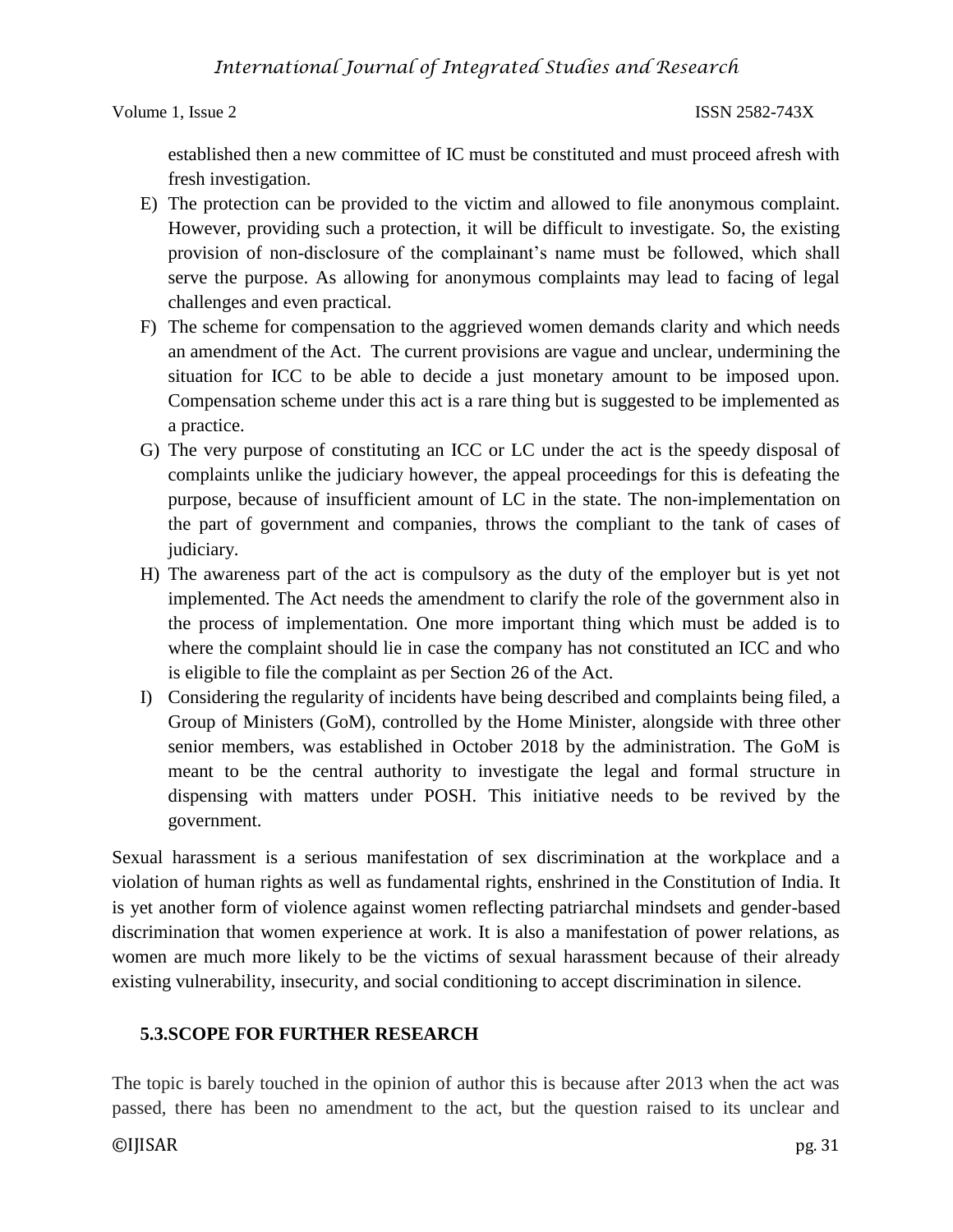Volume 1, Issue 2 ISSN 2582-743X

ambiguous situation are many, some as basic as if the employer is not constituting the ICC, then who can file complaint and to come. The definition of sexual harassment can be a topic for further research with certain clarification as to dealings with acts of sexual nature which do not come with evidence, and sexual harassment rules in case of consensual relationship between employees which was terminated. Some innovative proposition can be made with respect to anonymous complaints and help the victim. The topic is very crucial and requires legal attention.

### **5.4.CONCLUSION**

Sexual harassment at workplace has a long way to go, as quoted by Zia Mody on her speech on the  $7<sup>th</sup>$  anniversary of the law. the long way to go will not be possible without the involvement of the people and the government in the process. Justice served faster, but no actual justice made is the current situation of this Act. The mechanism is available but is not effective and has thus taken a back seat. To be back on the driver seat, the implementation part has to be improvised and the ICC has to be provided with an authority to have checks and balances even when ensuring separation of power.

The power in the hands of the IC cannot be referred as powerful power, but empty power, a power to show, but the real master of the show is the employer as they make the ICC, they implement the decision of the ICC. Which makes ICC as the holder of remainder power to show its decision. With globalization and more and more woman feeling empowered to set out and make a difference are curtailed down by the wings of the sexual predators. The POSH act has a chance of creating a difference subject to proper implementation.

### **REFERENCES**

### **E-BOOKS**

- 1. Foundation, M. F. (2019). Prevention of Sexual Harassment at the Workplace. India: Hachette India.
- 2. Law Relating to Sexual Harassment at the Workplace. (2004). India: Universal Law Publishing Company.
- 3. Bhattacharyya, A. (2017). Sexual Harassment in the Indian Bureaucracy: Violation of Human Rights. United Kingdom: Cambridge Scholars Publishing.
- 4. Riya (2019) What is Sexual Harassment, and how to conduct Inquiry as per service rules. India: Notion Press.
- 5. Boland, M. L. (2005). Sexual Harassment in the Workplace. United States: Sphinx Pub..
- 6. Sexual Harassment of Women: Climate, Culture, and Consequences in Academic Sciences, Engineering, and Medicine. (2018). United States: National Academies Press.
- 7. Viji, Hari (2016) BCC: Behind Closed Cubicles: For Employees, Managers and HR Professionals: Notion Press.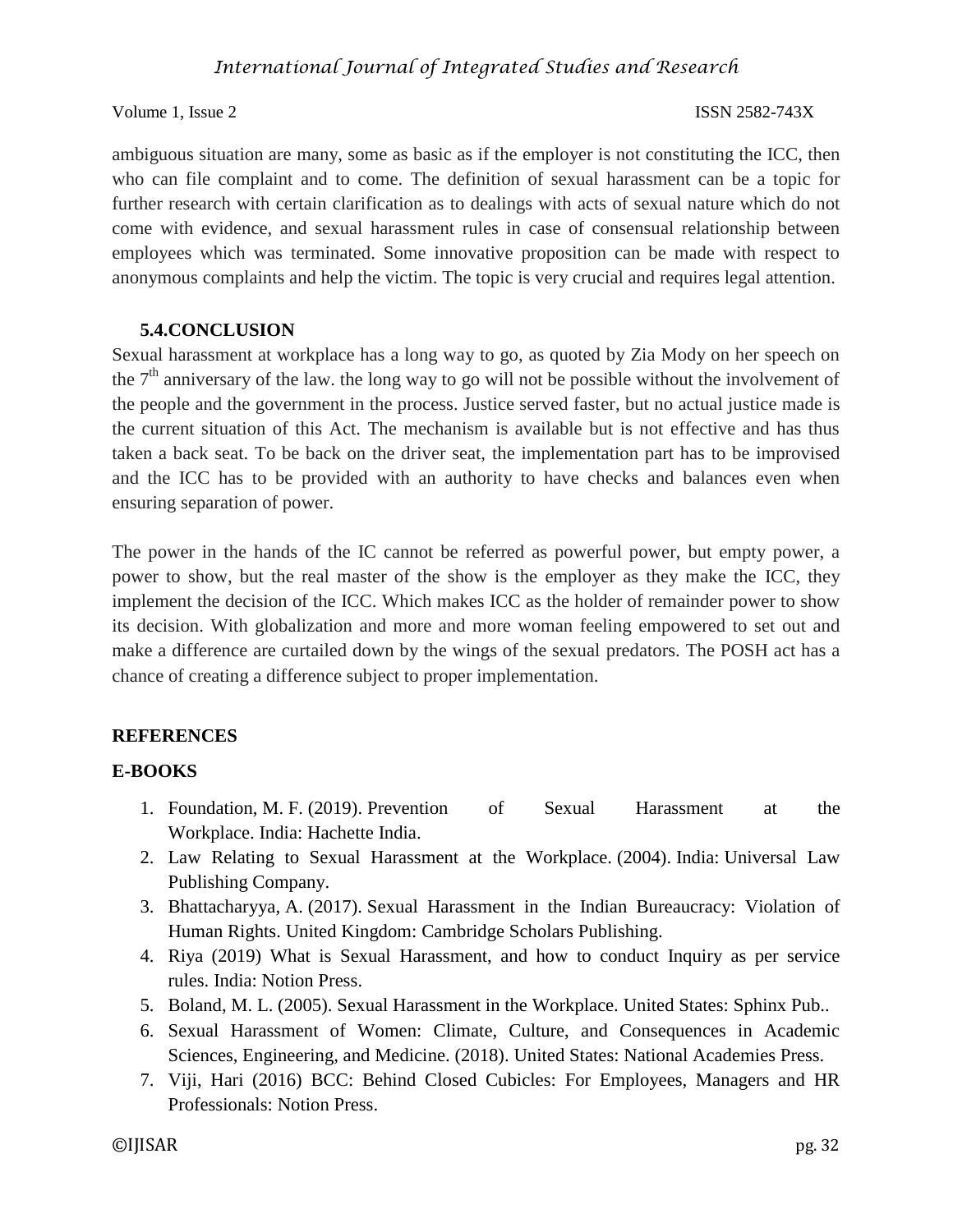8. Haspels, N. (2001). Action Against Sexual Harassment at Work in Asia and the Pacific. Switzerland: ILO.

### **ARTICLES**

- **1.** Urvashi Butalia and Uma Chakravarti, "The Limits of Law: Interview with Vrinda Grover," in Breaching the Citadel: The India Papers I, ed. Urvashi Butalia and Laxmi Murthy, (New Delhi: Zubaan, 2018), chapter 10
- **2.** Nisith Desai, "Prevention of Sexual Harassment at workplace (POSH)" Dec 2020 https://www.nishithdesai.com/fileadmin/user\_upload/pdfs/Research%20Papers/Preventio n\_of\_Sexual\_Harassment\_at\_Workplace.pdf
- **3.** Basu, Kaushik. 2003. "The Economics and Law of Sexual Harassment in the Workplace." *Journal of Economic Perspectives*, 17 (3): 141-157.
- **4.** Sheba Tejani. (2004). Sexual Harassment at the Workplace: Emerging Problems and Debates. *Economic and Political Weekly, 39*(41), 4491-4494.
- **5.** KAPUR, NAINA. (2013) "Workplace Sexual Harassment: The Way Things Are." *Economic and Political Weekly*, vol. 48, no. 24, 2013, pp. 27–29.
- **6.** Anagha Sarpotdar, "Examining Local Committees under the Sexual Harassment of Women at Workplace Act," Economic and Political Weekly magazine, vol. 55, no. 20, May 16, 2020

### **NEWSPAPERS/INTERNET**

1. Geeta Pandey, "Bhanwari Devi: The rape that led to India's sexual harassment law," BBC, March 17, 2017,

https://www.bbc.com/news/world-asia-india-39265653 (accessed dec 4, 2020).

2. Apoorva, "Supreme Court gags media from reporting MP judge sexual harassment case," Livemint, October 28, 2014, https://www.livemint.com/Politics/Lcsq8tvm5VHNJLmvg95xIN/Supreme-Court-gags-

media-from-reporting-MP-judge-sexualhara.html (accessed Nov 23, 2020).

- 3. "Delhi gang rape case: Parliament session decision after Verma Committee report, says P Chidambaram," Press Trust of India, December 31, 2012, http://articles.economictimes.indiatimes.com/2012-12-31/news/36079350\_1\_specialsessionparliament-p-chidambaram (accessed Dec 12, 2020).
- 4. "Complainant Warned in Sexual Harassment at Workplace Complaint by LCC Gurugram," ShoneeKapoor, November 1, 2018, https://www.shoneekapoor.com/complainant-warned-in-sexual-harassment-at-workplacecomplaint-by-lccgurugram/ (accessed Dec 22, 2020).
- 5. Sanya Dhingra and Himani Chandna, "#MeToo: 70% of sexual harassment complaints filed with Maneka's ministry yet to be disposed of," Print.in, November 20, 2018,